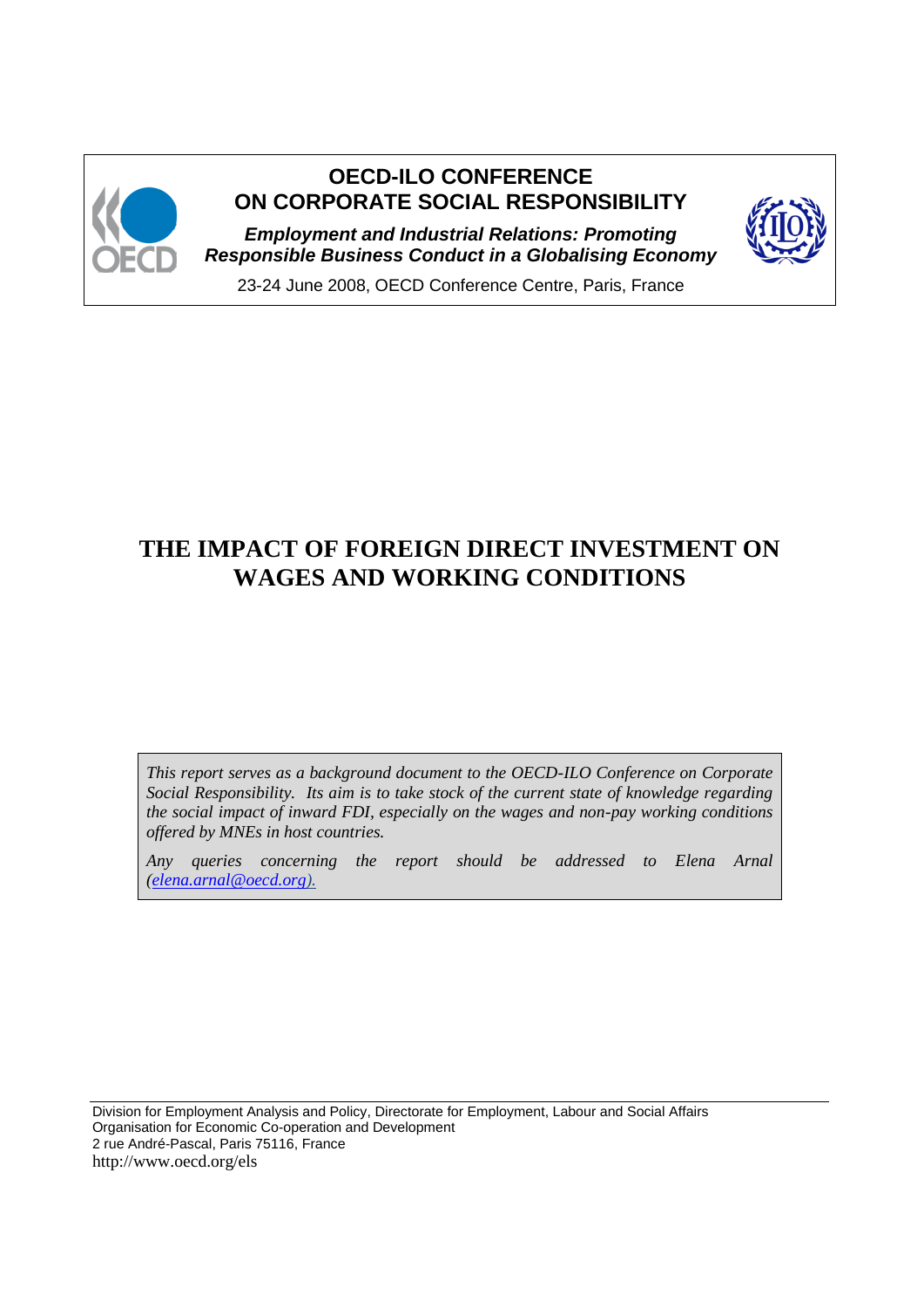# **TABLE OF CONTENTS**

| THE IMPACT OF FOREIGN DIRECT INVESTMENT ON WAGES AND WORKING CONDITIONS3                       |  |
|------------------------------------------------------------------------------------------------|--|
|                                                                                                |  |
|                                                                                                |  |
| 3. The impact of FDI on employment conditions and industrial relations: a literature review 11 |  |
| 4. New OECD evidence on the effects of FDI in the foreign affiliates of MNEs16                 |  |
|                                                                                                |  |
|                                                                                                |  |
|                                                                                                |  |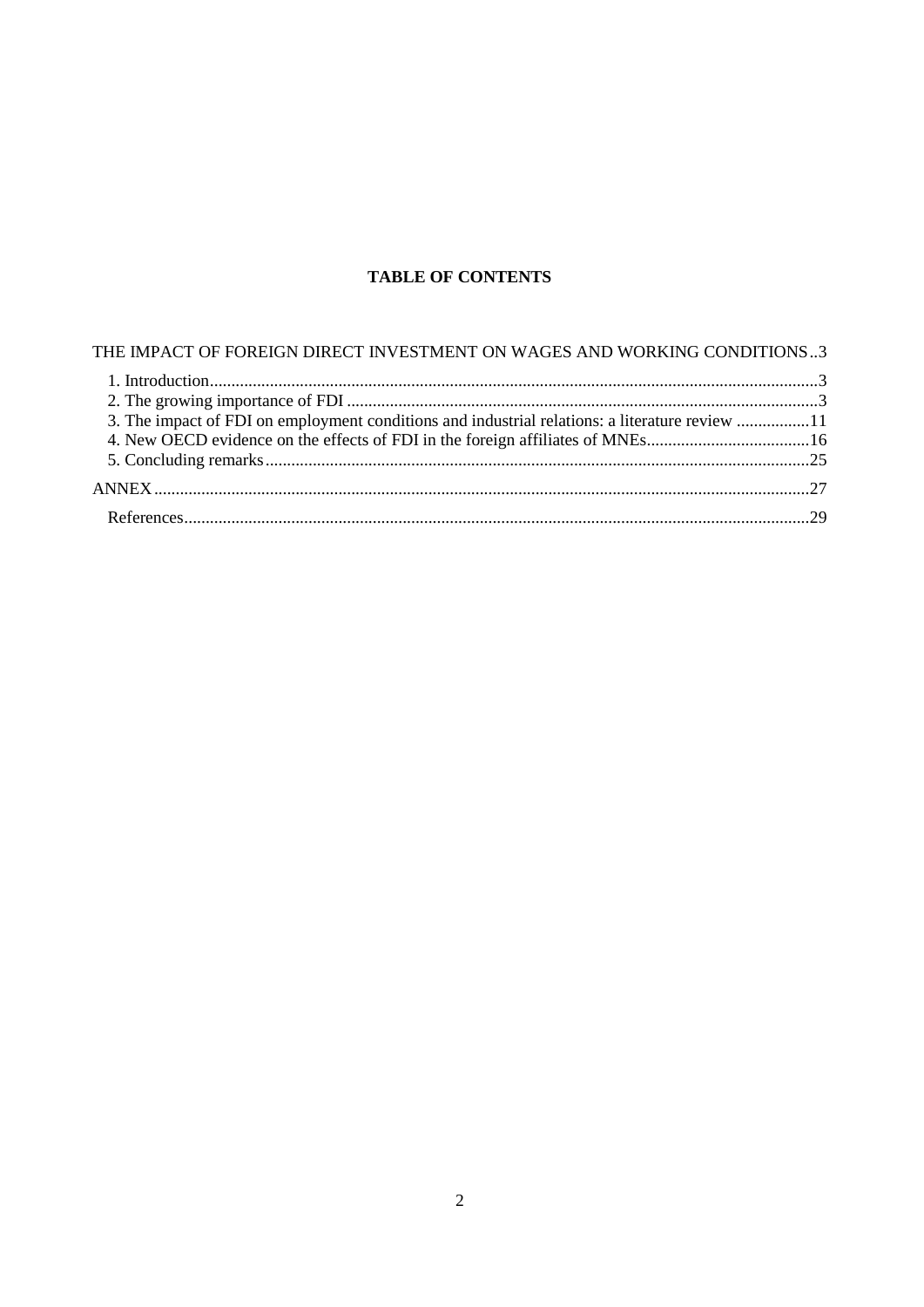# **THE IMPACT OF FOREIGN DIRECT INVESTMENT ON WAGES AND WORKING CONDITIONS**

#### **1. Introduction**

Foreign Direct Investment (FDI) is often seen as a driver for economic development as it may bring capital, technology, management know-how, jobs and access to new markets. Policy-makers have, therefore, tended to emphasize the benefits that FDI can bring to host economies, particularly in developing countries. Accordingly, many governments have developed policies to encourage inward FDI.

While FDI and multinational enterprises (MNEs) are often perceived to be beneficial for local development, they have also aroused much controversy and social concerns. For example, MNEs have often been accused of taking unfair advantage of low wages and weak labour standards in developing countries. MNEs also have been accused of violating human and labour rights in countries where governments fail to enforce such rights effectively.

The aim of this paper is to take stock of the current state of knowledge regarding the social impact of inward FDI in host countries, with particular emphasis on the wages and working conditions offered by OECD-based MNEs to their workforces in non-OECD countries. The paper also considers possible spillover effects of FDI on workers employed by local firms.

The structure of the paper is as follows. Section 2 provides a description of the various trends in FDI during the past two decades in OECD and non-OECD countries. Section 3 reviews the literature on the direct and indirect impact of FDI on wages and working conditions in host countries. Section 4 summarises the new empirical evidence carried out for Chapter 5 of the *OECD Employment Outlook 2008*, for two developing (Brazil and Indonesia) and three developed countries, Germany, Portugal and the United Kingdom, and Section 5 offers some concluding remarks.

# **2. The growing importance of FDI**

# *FDI has increased rapidly*

l

Foreign direct investment is defined as an investment made to acquire a lasting interest by an entity resident in one economy in an enterprise resident in another economy. The investment should allow the investing entity to exert direct control over the management of assets in the invested firm. For statistical purposes, it is typically assumed that this is the case when a foreign investor owns 10 percent or more of the ordinary shares of voting power (or the equivalent). Investments that fall short of the 10% ownership threshold are classified as portfolio investments.

<sup>1</sup> . Chapter 5 of the *OECD Employment Outlook 2008*, will be referred hereafter to as OECD (2008a) for convenience.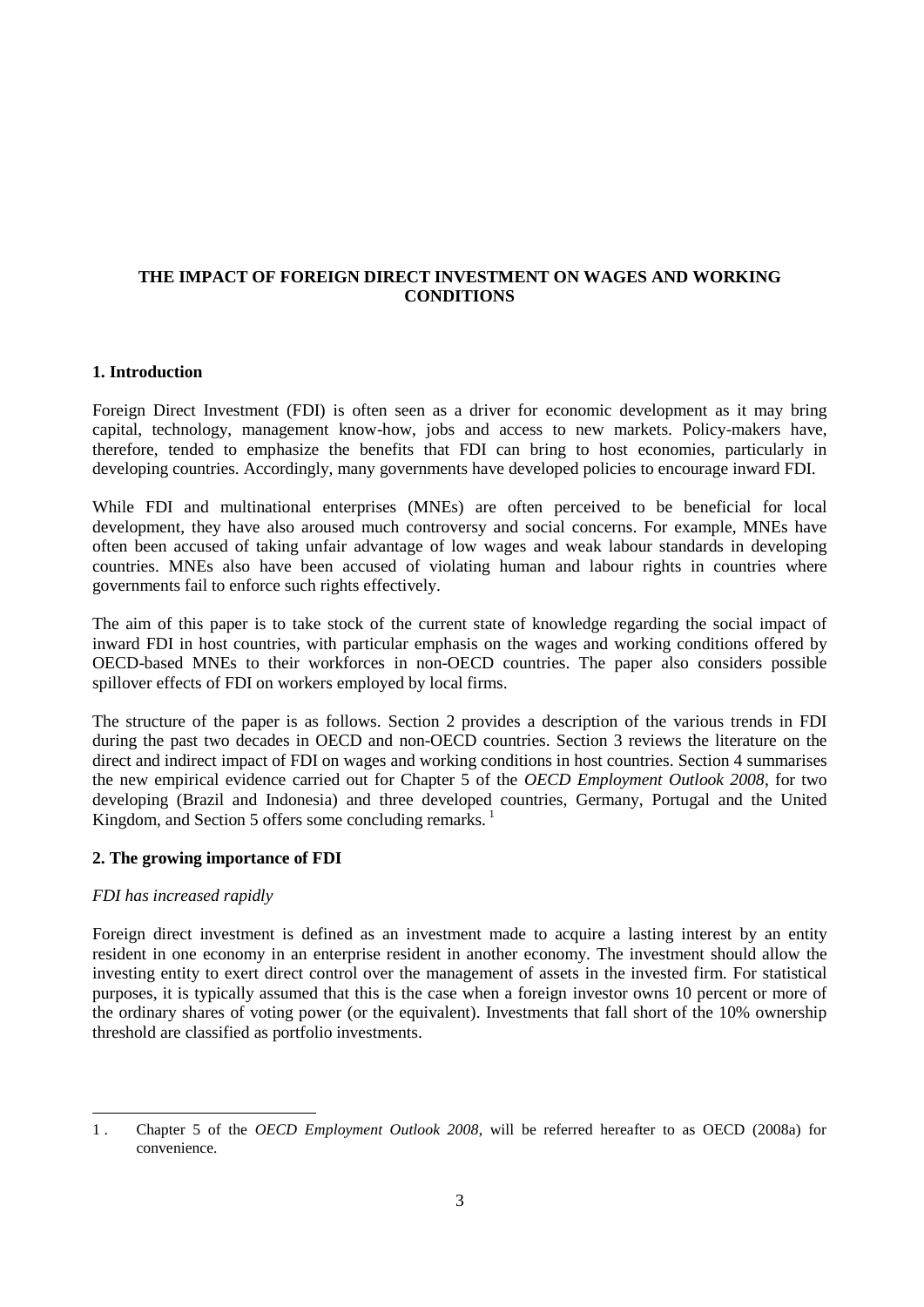During recent decades, the importance of FDI in the world economy has increased rapidly.<sup>2</sup> The global stock of inward FDI as a percent of global GDP has increased from less than 5% in 1980 to 25% in 2006 (see Figure 1). <sup>3</sup> The increase in FDI is largely driven by the ongoing liberalisation of trade and investment and technological developments in information and communication technologies.

#### Figure 1. **World foreign direct investment, 1980-2006**

30 Global stock of outward FDI Global stock of inward FDI 30<br>25 30 25<br>20 25 20<br>15 20 15<br>10 1.5 10 5  $\Omega$ 1980 1985 1990 1995 2000 2005

Global FDI stocks as a percentage of world GDP<sup>a</sup>

a. FDI stocks and world GDP are expressed in current US Dollars. *Source* : UNCTAD, FDI Statistics.

#### *The geographical distribution of FDI*

l

Although the bulk of FDI continues to take place between OECD countries, the relative importance of non-OECD countries for inward and outward FDI has grown substantially during the past 15 years, reflecting the integration of developing countries into the world economy, and particularly, of the so-called BRICs – i.e. Brazil, China, India and Russia. Figure 2 shows that the share of non-OECD countries in the global

<sup>2</sup> . UNCTAD provides the most comprehensive dataset on FDI stocks that is currently available in terms of both its coverage across countries and time. As such, it is the best data source for describing global trends in FDI. As data on FDI was not available from national sources for all countries and years, UNCTAD imputed some values in order to be able to make globally representative estimates. In other instances, UNCTAD made certain statistical adjustments to the data that were provided from national sources in order to enhance their international comparability. For both these reasons, FDI estimates based on UNCTAD may be different from those based on FDI data provided by either the OECD or the IMF (cf. OECD FDI Statistics and IMF Balance of Payment Statistics). See OECD (2008b) for a detailed discussion of international methodological standards for the measurement of foreign direct investment.

<sup>3</sup> . The global outward stock of FDI follows a similar trend. While, in principle, the global stocks of inward and outward FDI should be equal at all times, in practice, sizable discrepancies tend to exist. This is largely due to gaps in coverage and the use of different reporting systems across countries (Patterson *et al*., 2004).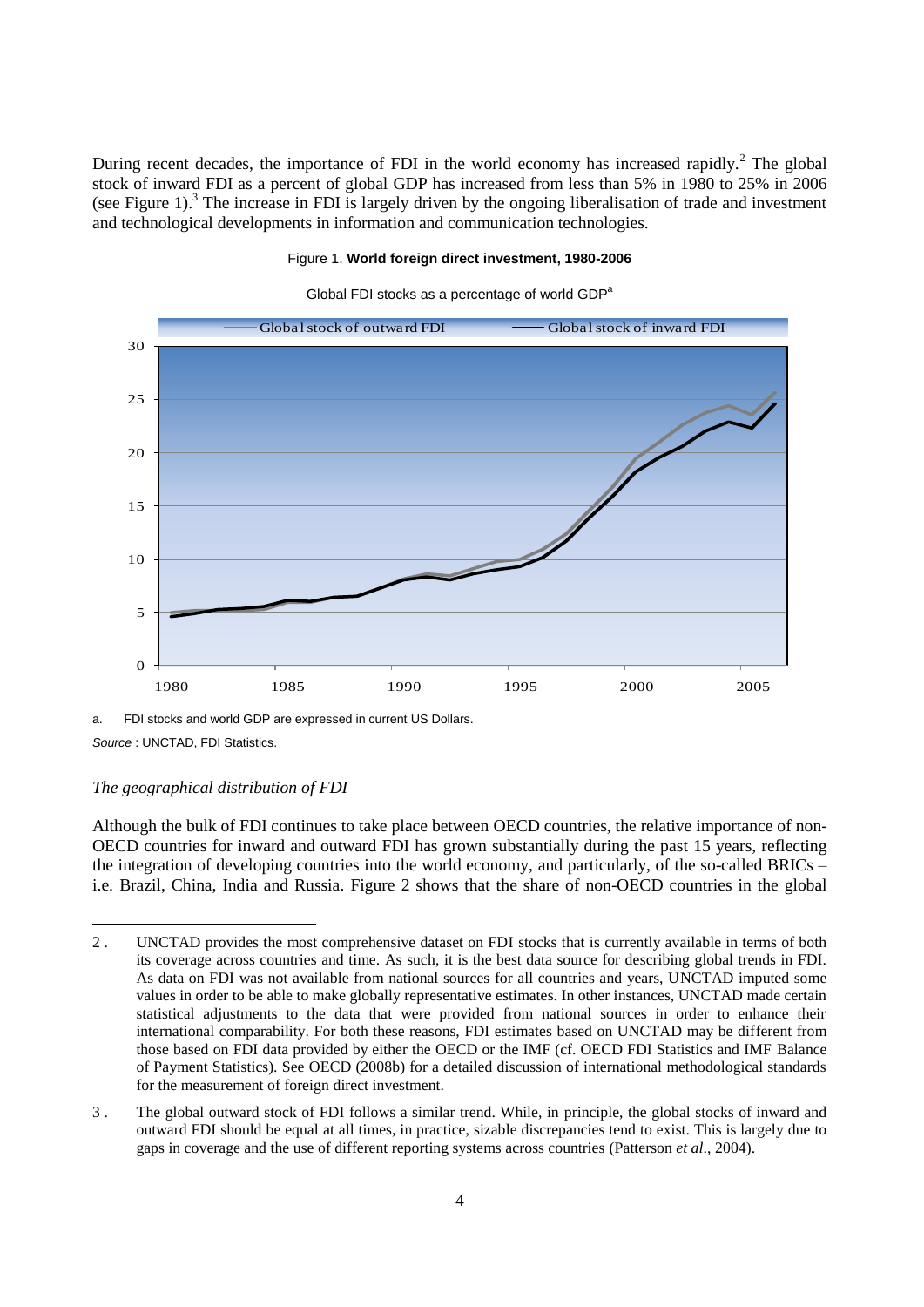stock of inward FDI has risen from 22% in 1990 to 32% in 2005 and their share in the global stock of outward FDI from 10% in 1990 to 17% in 2005.

The rising importance of non-OECD countries as a destination for FDI has a number of potential implications. First, since the mid-1990s FDI has become the most important source of external finance for developing countries, thus reinforcing its potential role for the development process in those countries (see Figure in Annex)<sup>4</sup>. Second, the increasing number of potential destinations for FDI and the growing dependence of developing countries on FDI has intensified competition among countries to attract FDI. But, the rise in FDI from OECD countries into non-OECD countries has also raised serious social concerns about poor labour practices in the foreign operations of MNEs originating from OECD countries. This is particularly the case as minimum labour standards are not always effectively enforced in such countries.





Billions of US dollars at constant prices (2000)

 $\overline{a}$ 

Figure 3 focuses on the trend in inward and outward FDI for key emerging economies (Brazil, Chile, China, India, Indonesia, Russian Federation and South Africa). Panel A documents FDI for these countries with respect to the rest of the world, while Panels B and C show their FDI stocks from and to, respectively, OECD and non-OECD countries. In all seven countries, inward and outward FDI has tended to increase significantly between 1990 and 2005. China, mainland plus Hong Kong, is by far the most important non-OECD country both as a source and as a recipient of FDI. In 2005, China represented more than a third of the total inward FDI of all non-OECD countries, and more than half of outward FDI. This trend has consolidated China as a growing source of FDI, reaching in 2006 the  $4<sup>th</sup>$  world position in terms of stocks and the  $6<sup>th</sup>$  in terms of flows.<sup>5</sup>

b. Corresponds to the 30 OECD member countries. *Source* : OECD (2008a).

<sup>4</sup> . However, the relative importance of FDI as a source of external finance differs substantially across regions. For example, in Sub-Saharan Africa, aid is more important than FDI (World Bank, 2006).

<sup>5</sup> . When distinguishing between mainland China and Hong Kong, one observes that Hong Kong is much more important for both inward and outward FDI than is mainland China. To the extent that the rise in FDI in China is partly driven by increasing FDI between the mainland and Hong Kong, Figure 3 over-estimates the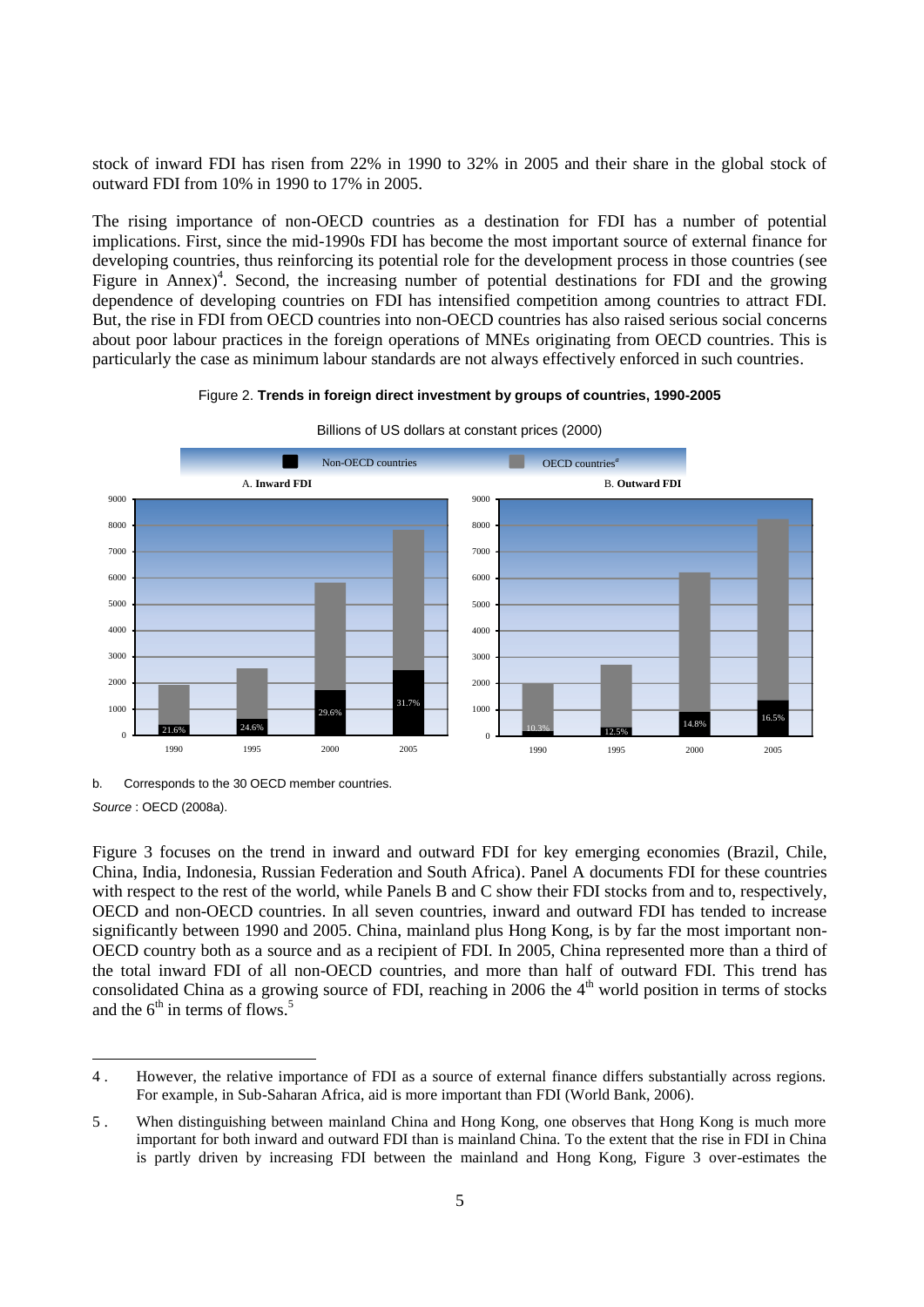In most of the countries shown, the rise in the inward stock of FDI between 1990 and 2005 predominantly results from FDI from other non-OECD countries, although FDI from OECD countries into the key emerging countries has also increased significantly. Indonesia and Brazil are the only two countries where OECD is more important as a foreign investor than the group of other non-OECD countries.

The rise in outward FDI from the selected emerging economies almost entirely reflects the rise in FDI between non-OECD countries (also referred to as South-South FDI). Outward FDI by emerging economies into the OECD remains relatively marginal, despite recurrent claims in the popular media that developing countries are increasingly acquiring strategic assets in developed countries. Also China"s outward FDI has increased at higher rates in developing than in developed countries, particularly in Africa.<sup>6</sup>

importance of FDI in this region. In fact, an important part of direct investment in Hong Kong is reinvested in other countries, including mainland China.

 $\overline{a}$ 

<sup>6</sup> . However, China accounts for less than 1% of the total stock of FDI in Africa, and remains well below other traditional investors in the region. The bulk of its outward FDI is located in resource-rich countries such as Algeria, Nigeria, South Africa, Sudan and Zambia (OECD, 2008c).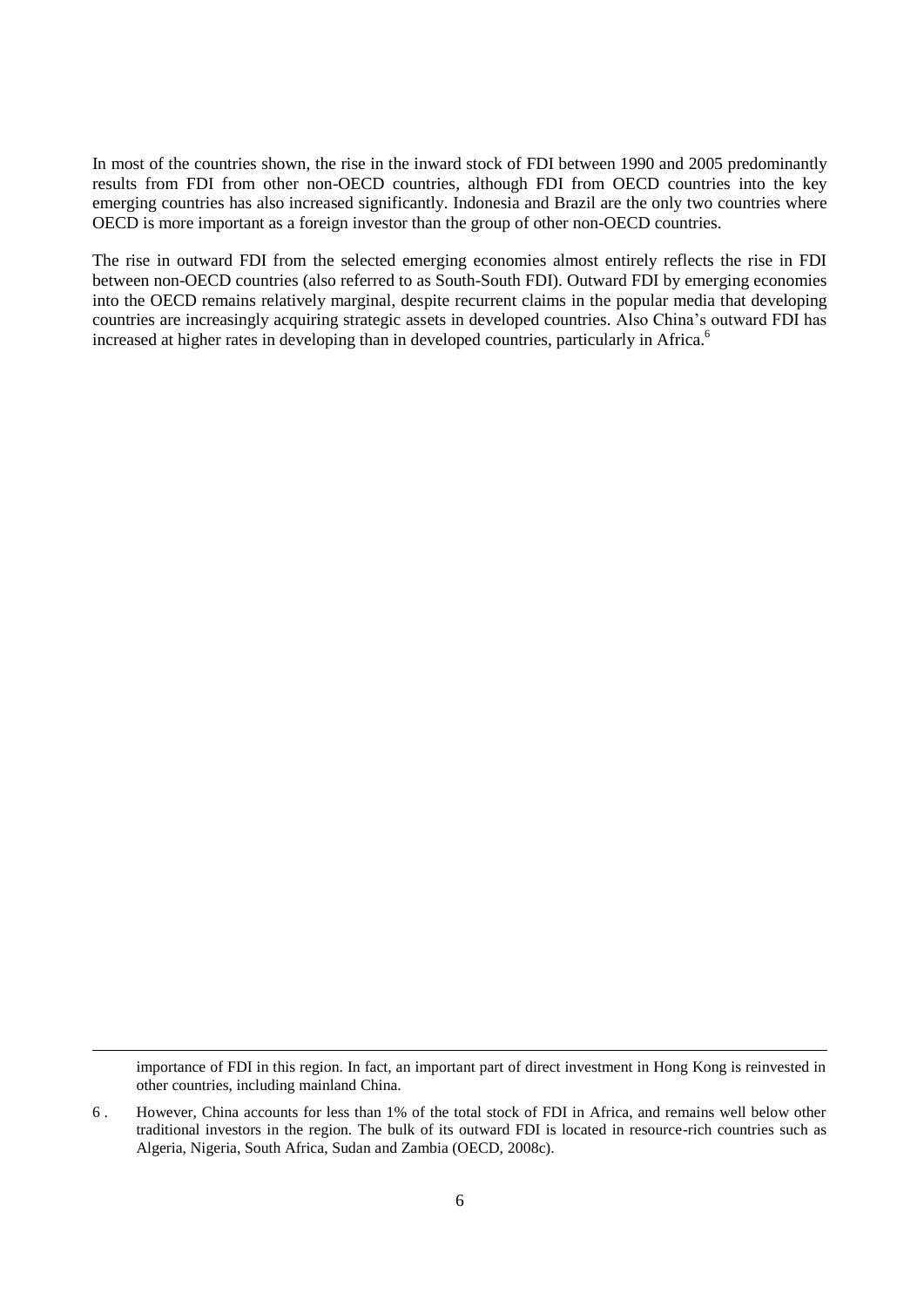#### Figure 3. **FDI stocks from selected emerging economies, 1990***<sup>a</sup>* **and 2005**



Billions of constant US dollars (2000)

a. 1993 instead of 1990 for the Russian Federation.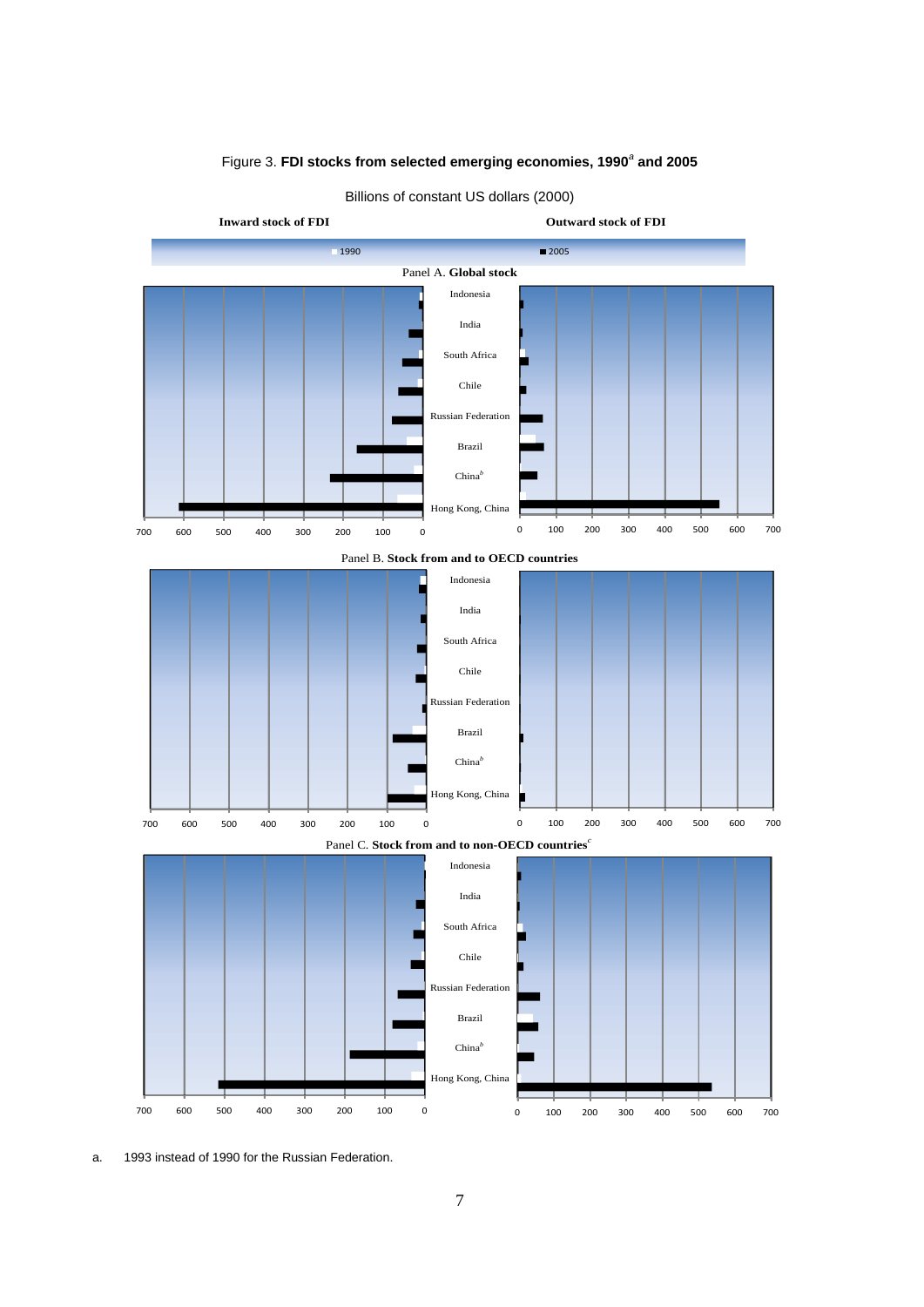- b. China corresponds to mainland China.
- c. Difference between global stock of FDI and FDI stock from OECD countries.

*Source* : OECD calculations based on UNCTAD, FDI Statistics; and OECD, FDI Statistics.

#### *FDI by sector of activity*

While FDI has increased significantly in all major sectors of the economy, there has been a progressive shift towards services at the expense of manufacturing (see Figure 4). In developed countries, inward FDI in the manufacturing sector decreased from 41% to 30%, whereas it increased from 50% to 63% in services. In developing countries, inward FDI in the manufacturing sector decreased from 44% to 32%, whereas it increased from 47% to 58% in services. While this shift is, in part, likely to reflect the growing importance of services within national economies, it is also likely to capture the growing internationalisation of the services sector as a result of developments in ICT as well as the liberalisation of services, including the rise of services offshoring.<sup>7</sup> The primary sector continues to account for about 10% of global inward FDI. However, while its share has declined somewhat in developed countries, it has increased slightly in developing countries.



Figure 4. **Estimated world FDI stock by sector of activity, 1990-2005**



a. *Developed economies* include: Australia, Austria, Belgium, Bermuda, Canada, Cyprus, the Czech Republic, Denmark, Estonia, Finland, France, Germany, Gibraltar, Greece, Hungary, Iceland, Ireland, Israel, Italy, Japan, Latvia, Lithuania, Luxembourg, Malta, the Netherlands, New Zealand, Norway, Poland, Portugal, the Slovak Republic, Slovenia, Spain, Sweden, Switzerland, the United Kingdom, and the United States. *Developing economies* include all other countries.

*Source* : UNCTAD (2007).

l

When assessing the social impact of FDI in host countries, it is interesting to have some idea about the knowledge- and skill-intensity of the activities in which foreign investors get involved. One way to do this is by classifying sectors according to their technology or skill-intensity. A potential problem with this

<sup>7</sup> . Data on cross-borders mergers and acquisitions (M&A) confirm the trend towards services. According to UNCTAD (2007), the share of the service sector in cross-border M&A rose from 37% in 1987-2000 to 58% in 2002-2006, whereas the share of the primary sector decreased from 11% to 5% in the same period.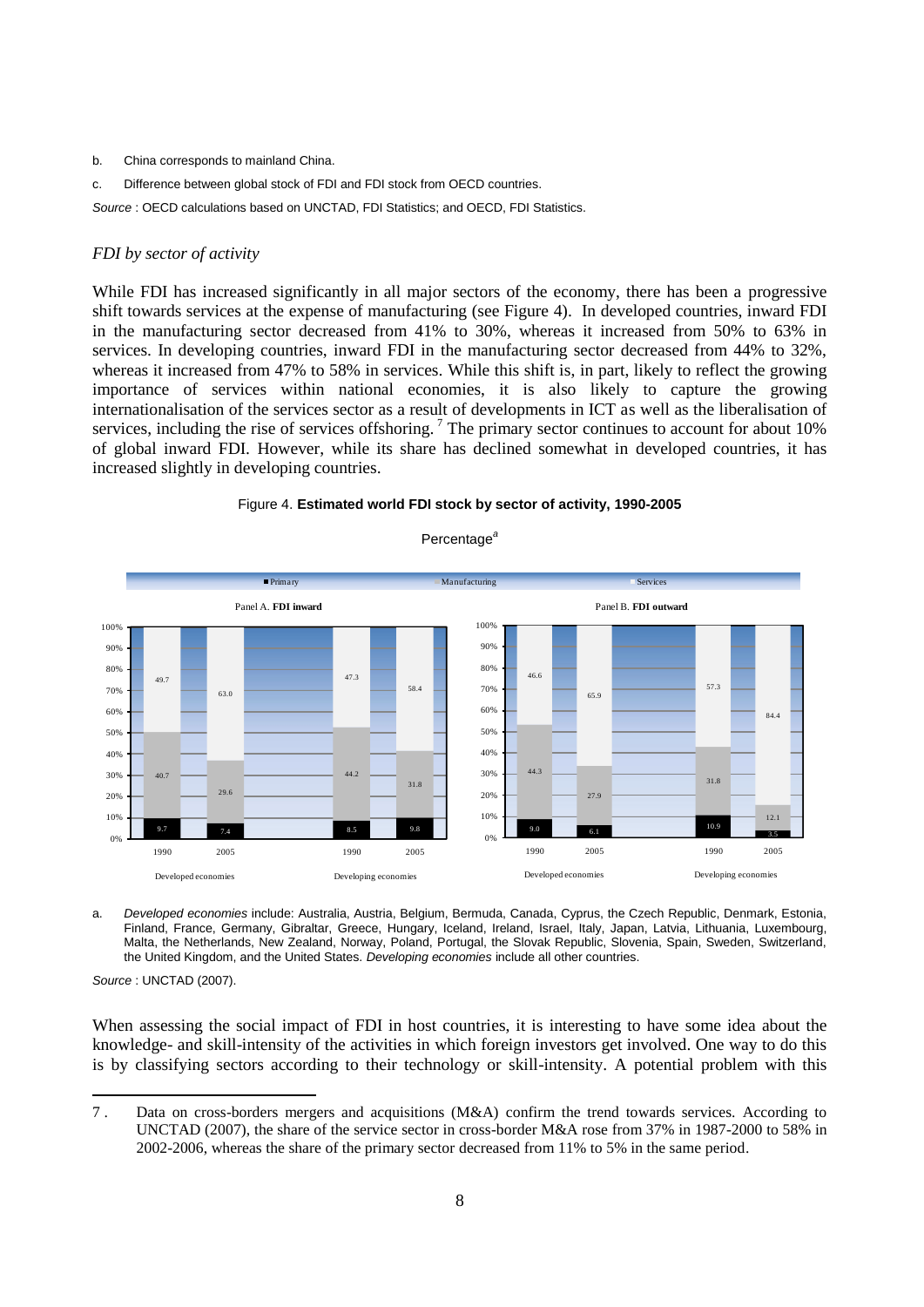method, however, is that the technology and skill requirements of sectoral activities differ across countries. For example, electronic and electronic equipment is a high-technology industry in most developed countries, but tends to be relatively low-tech in many developing countries. Figure 5, Panel A presents data on inward FDI by sectoral technology intensity. It suggests that the progressive shift toward services is associated with the growing importance of knowledge-intensive sectors. Between 1990 and 2005, knowledge-intensive services have increased their shares in inward FDI from 27% to 40% in developed countries and from 34% to 43% in developing countries. Moreover, the knowledge-intensive services sector is particularly important in developing countries. FDI may be a way for foreign firms in developed countries to supply markets in developing countries. Alternatively, it may reflect the increasing importance of services offshoring by OECD MNEs to developing countries.

Data by sectoral skill intensity, presented in Figure 5, Panel B, reveal a similar pattern. In both developed and developing countries, there has been a gradual shift of inward FDI towards more skill- intensive sectors, with this trend being particularly pronounced in the developing countries. While FDI is often said to have increased the relative demand for skilled labour and to have contributed to the rise in earnings inequality that is observed in many developed and developing countries, one should be careful before drawing such inferences from this Figure. The average skill-intensity of the sector need not necessarily correspond to the skill-intensity of the activities conducted in the foreign affiliates of MNEs. In order to assess the impact of FDI on the earnings distribution, not only information on the sectoral distribution of FDI is needed, but also on how FDI affects sectoral output prices and productivity. Only to the extent that FDI is concentrated in skill-intensive sectors and tends to reduce output prices or increase productivity in those sectors, is it likely to contribute to earnings inequality in the long-run.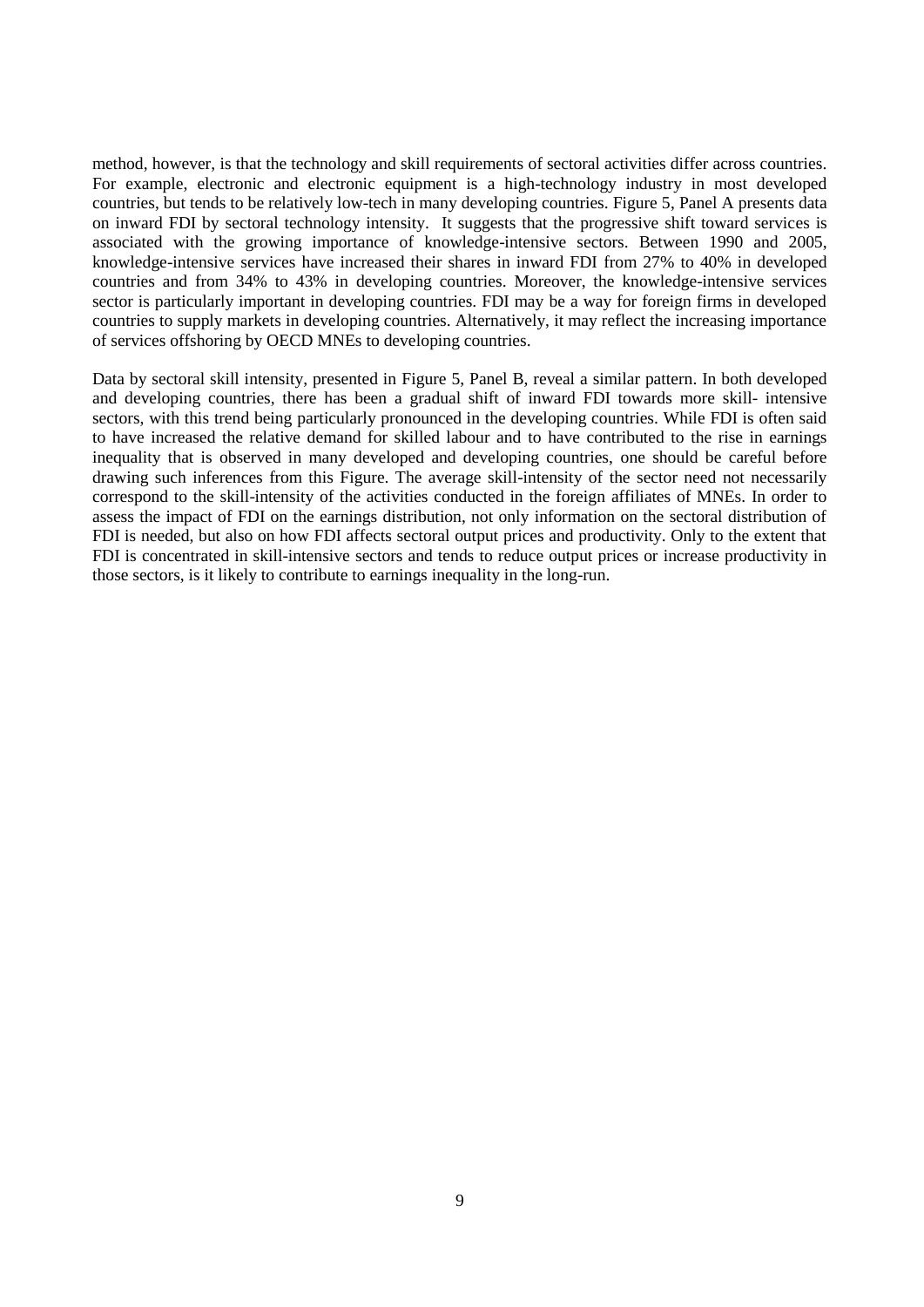

#### Figure 5. **Inward FDI by technology***<sup>a</sup>* **and skill***<sup>b</sup>* **intensity, in 1990 and 2005**

Percentage*<sup>c</sup>*

Panel B. **Skill intensity**



a. *Special industry aggregation used in the OECD STAN bilateral trade database (see description in Annex A of the publication OECD Science, Technology and Industry Scoreboard, 2005).Primary* corresponds to Agriculture, hunting, forestry and fishing; Mining, quarrying and petroleum; and Unspecified primary. *Low-tech manufactures* corresponds to Food, beverage and tobacco; Textiles, clothing and leather; Wood and wood products; Publishing, printing and reproduction of recorded media; and other manufacturing. *Medium-tech manufactures* corresponds to Coke, petroleum products and nuclear fuel; Rubber and plastic products; Non-metallic mineral products; Metal and metal products; and Machinery and equipment. *High-tech manufactures* corresponds to Chemicals and chemical products; Electrical and electronic equipment; Precision instruments; and Motor vehicles and other transport equipment. *Knowledge-intensive* services corresponds to Transport, storage and communications; Finance; Business activities; Education; and Health and social services. And *Non-knowledge-intensive services* corresponds to Electricity, gas and water supply; Construction; Trade; Hotels and restaurants; Public administration and defence; and Community, social and personal service activities.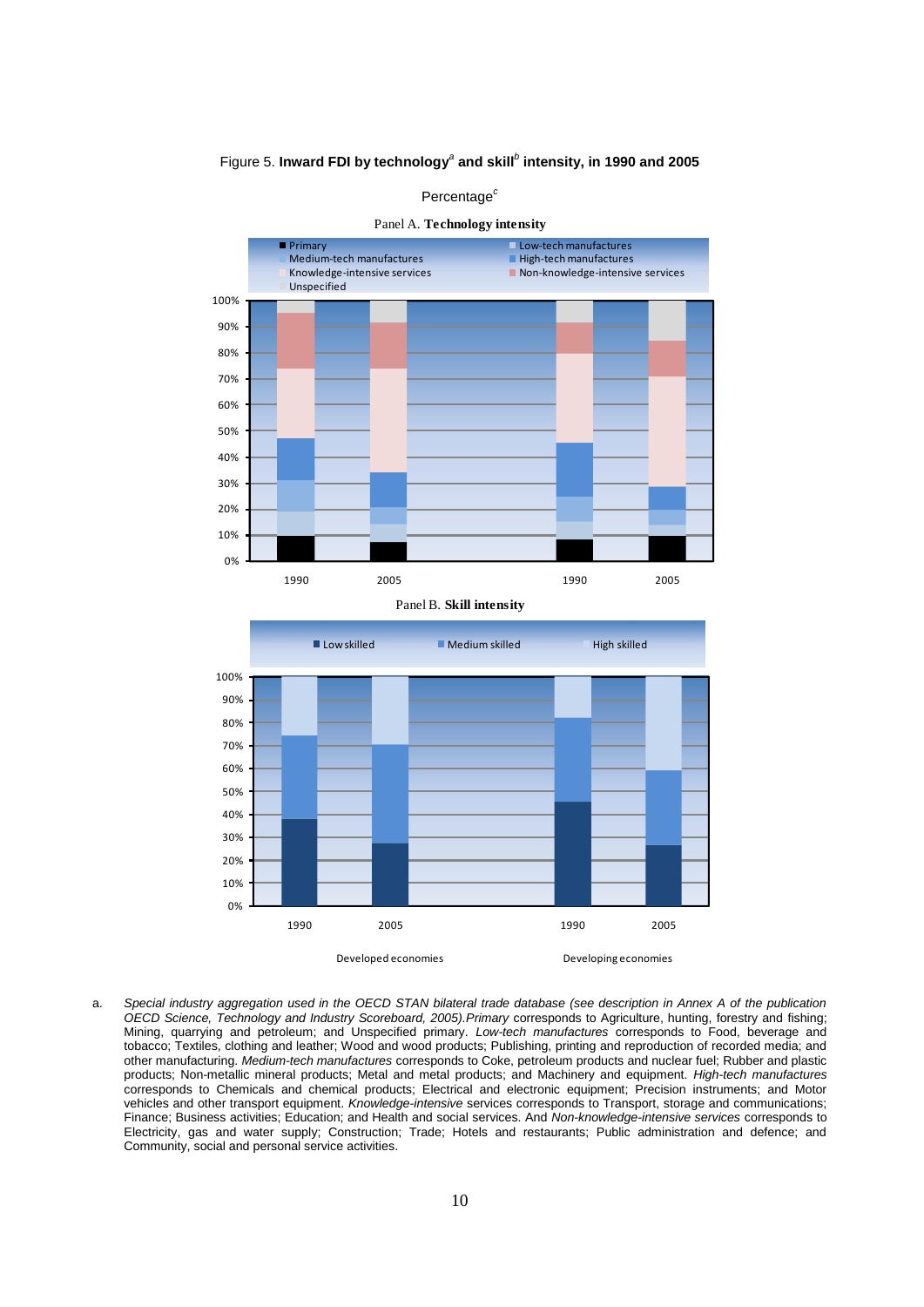- b. *Low-skilled* corresponds to Agriculture, hunting, forestry and fishing; Mining, quarrying and petroleum; Food, beverage and tobacco; Textiles, clothing and leather; Wood and wood products; Non-metallic mineral products; Metal and metal products; and Construction. *Medium-skilled* corresponds to other manufacturing; Motor vehicles and other transport equipment; Trade; Hotels and restaurants; Publishing, printing and reproduction of recorded media; Transport, storage and communications; and Electricity, gas and water supply. *High-skilled* corresponds to Coke, petroleum products and nuclear fuel; Machinery and equipment; Business activities; and Community, social and personal service activities.
- c. *Developed economies* include: Australia, Austria, Belgium, Bermuda, Canada, Cyprus, the Czech Republic, Denmark, Estonia, Finland, France, Germany, Gibraltar, Greece, Hungary, Iceland, Ireland, Israel, Italy, Japan, Latvia, Lithuania, Luxembourg, Malta, the Netherlands, New Zealand, Norway, Poland, Portugal, the Slovak Republic, Slovenia, Spain, Sweden, Switzerland, the United Kingdom, and the United States. *Developing economies* include all other countries.

*Source* : OECD calculations based on UNCTAD (2007).

#### *MNEs as employers*

 $\overline{a}$ 

A relatively small number of MNEs account for the rise in FDI. In 2005, the world"s100 largest MNEs accounted for 10% of foreign assets, 17% of sales and 13% of employment of all MNEs (UNCTAD, 2007). Of these top-100 MNEs, 72 have their home in five countries (France, Germany, Japan, the United Kingdom and the United States), and only seven come from emerging economies (mainly from Asia). When focussing on the top-100 MNEs from developing countries, the importance of South, East and South-East Asia is clear (78 out of 100, with more than half of them having Hong Kong, China and Chinese Taipei as home countries). 10% of these MNEs have mainland China as their home country.

The increase in FDI is also reflected by a rise in the number of jobs in the foreign affiliates of MNEs. An estimated 73 million workers, representing 3% of the global workforce, were employed in foreign affiliates of MNEs in 2006, almost three times more than in 1990. A disproportionate share of these workers is employed in the foreign affiliates of MNEs in developing and transition economies, presumably reflecting the higher labour-intensity of production in foreign affiliates in those countries. The distribution of jobs in foreign-owned firms is also skewed towards the manufacturing sector, suggesting that the activities conducted in foreign-owned firms in manufacturing tend to be relatively more labour-intensive. The extent to which employment in foreign-owned firms reflects the causal impact of FDI on job creation depends largely on whether FDI is realised through greenfield investment or M&A. Generally, FDI realised through greenfield investment is more likely to have a positive impact on employment. However, OECD (2008a) suggests that cross-border M&A also may have substantial positive effects on employment in some countries.<sup>8</sup> Although the share of the labour force employed in foreign-owned firms appears to be relatively small, the impact of FDI may not be limited to direct effects within foreign-owned firms, but may also spillover to affect productivity, employment and working conditions in domestically-owned firms.

#### **3. The impact of FDI on employment conditions and industrial relations: a literature review**

Policy-makers have tended to emphasize the potential benefits that FDI can bring to the host economy, including by improving pay and working conditions. These benefits may be direct or indirect. The former refer to benefits for employees in foreign-owned firms, whereas the latter refer to benefits for workers in domestic firms. MNEs are able to provide higher wages and, possibly, working conditions because of their higher productivity which, in turn, is explained by greater technological know-how and modern management practices that allows them to compete effectively in foreign markets and to offset the cost of coordinating activities across different countries. This transfer of technological and managerial know-how across affiliates of MNEs may give rise to direct benefits. But, it may also lead to indirect benefits by increasing the productivity of domestic firms when the productivity advantage spills over from foreign

<sup>8</sup> . The majority of FDI is typically thought to result from cross-border M&A, with the remainder being realised through greenfield investment. While thinking of cross-border M&A as simply a component of FDI may be useful, UNCTAD (2000) emphasises that the link between cross-border M&A and FDI is much more complicated.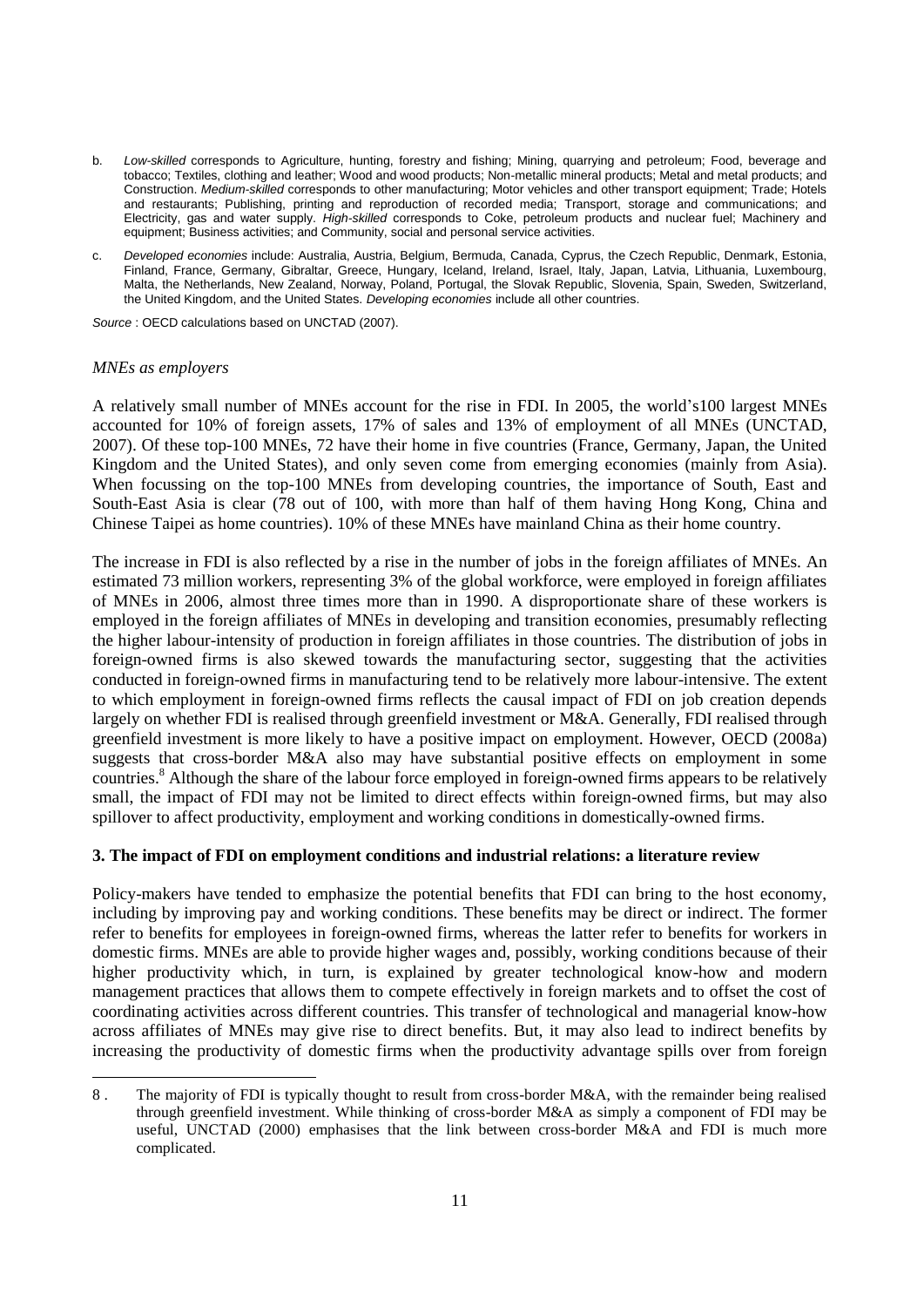affiliates to domestic firms. Productivity spillovers represent positive externalities to the host country and may explain why policy-makers have sometimes treated foreign investment more favourably than investment by domestic firms. Although not automatic, increased productivity in domestic or foreignowned firms may lead to higher incomes, better working conditions and more employment.<sup>9</sup>

Despite being more productive, there is no reason to expect, in general, that MNEs would offer better pay or working conditions for identical workers than their local counterparts. In competitive labour markets, MNEs may pay higher average wages only to the extent that they employ a more skilled workforce or must compensate workers for undesirable differences in the characteristics of jobs such as lower job security.

The presence of certain market failures, however, could provide MNEs with an incentive to offer better pay and working conditions than domestic firms to individuals with similar characteristics doing similar jobs. First, MNEs may be more likely to pay, so-called, efficiency wages. For example, MNEs may be willing to pay higher wages than their local competitors in an attempt to reduce worker turnover and thereby minimize the risk of their productivity advantage spilling over to competing firms. MNEs may also be willing to pay higher wages to motivate the workforce as they may face higher monitoring costs related to informational problems. Second, in the context of search frictions, the productivity advantage of MNEs may give rise to rents. To the extent that employers share these rents with their employees, better firms promote better jobs. Finally, there may be institutional factors that provide incentives for MNEs to go beyond local labour practices. For example, in developing countries where the rule of law is weak, MNEs may be more likely to comply with national labour laws, because of reputational concerns and consumer pressure in their home markets.<sup>10</sup>

#### *The direct impact of FDI on wages*

 $\overline{a}$ 

There is a large empirical literature on multinational wage premia (see Table in Annex). Until recently, there was a consensus that foreign firms tend to provide better pay to workers than their domestic counterparts, particularly in developing countries. In an early study for Mexico, the US and Venezuela, Aitken *et al.* (1996) compare average wages between domestic and foreign-owned firms. They show that average wages in foreign-owned plants tend to be about 30% higher than in domestic plants. Moreover, these wage differences persist once one controls for size, geographic location, skill mix and capital intensity in Mexico and Venezuela, but not in the United States. This suggests that foreign-owned firms pay higher wages than their local competitors in developing countries. However, this does not necessarily mean that foreign ownership improves employment conditions as the workforces in domestic and foreign firms may be qualitatively different.

In order to address the possibility that average wage differences between foreign and domestic firms merely reflect differences in the composition of the workforce, a number of studies have analyzed to what extent foreign wage premia persist after controlling for observable differences in worker quality. For example, Lipsey and Sjöholm (2004) use a plant-level dataset for Indonesia with detailed information on the composition of workers across educational categories. They find that, while differences in average labour quality account for a significant part of the raw foreign wage premium, it remains large. Wages in foreign-owned plants are 12% higher for production workers and 20% for non-production workers. Morrissey and Te Velde (2003) present similar findings for five Sub-Saharan African countries.

<sup>9.</sup> Employment effects are likely to be particularly important in countries where formal employment opportunities are limited.

<sup>10.</sup> Halegua (2007), for example, suggests that US MNEs operating in China tended to oppose the new Labour Contract Law that entered into force 1 January 2008, as they may need to apply labour provisions more rigorously than their local counterparts due to pressure from US consumers.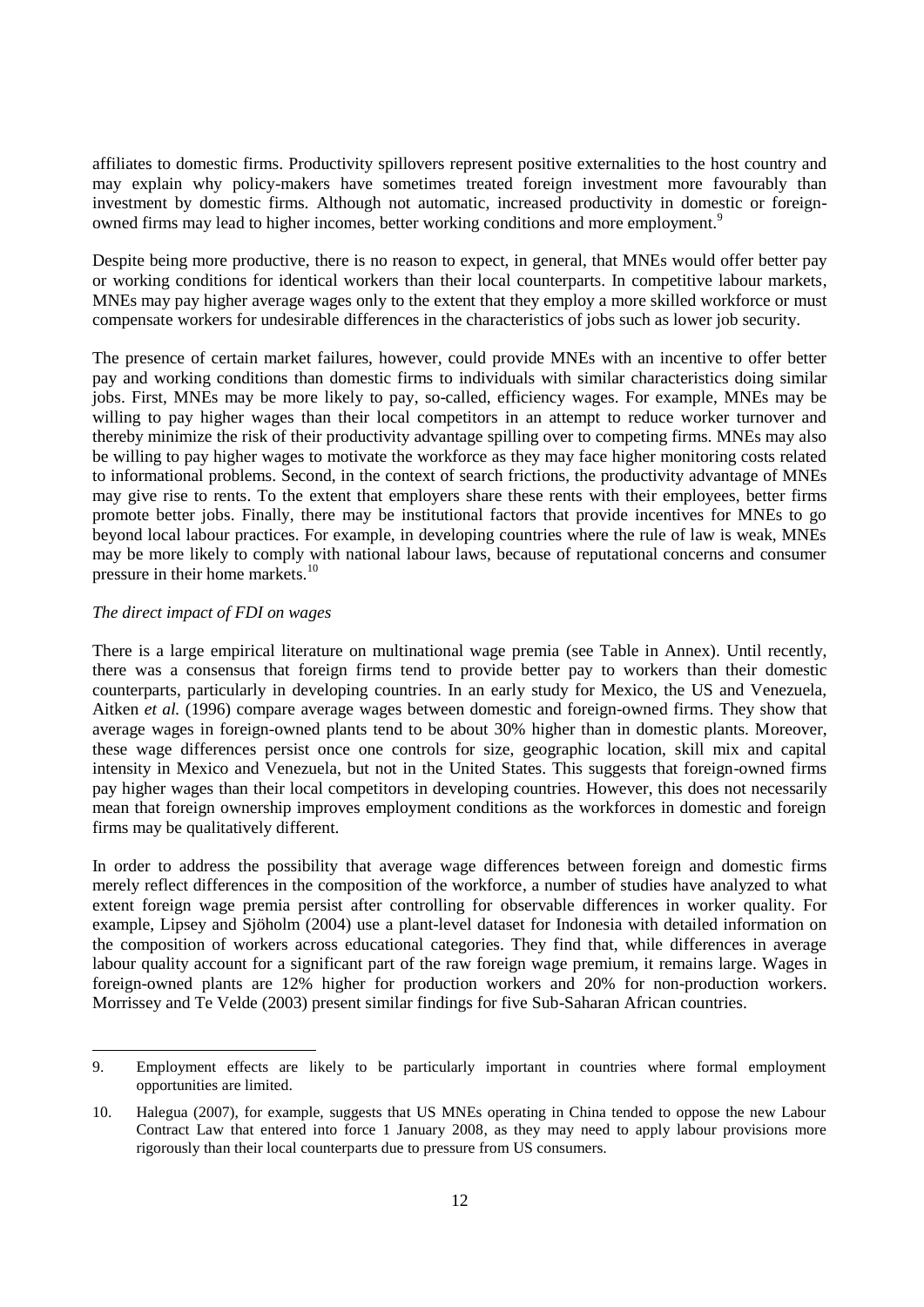An alternative approach to control for differences in the composition of the workforce is to focus on *changes* in firm ownership due to cross-border takeovers. Studies that have adopted this approach identify the causal effect of foreign ownership on employment conditions under the assumption that the composition of the workforce is not affected by cross-border takeovers. By focussing on cross-border M&A, this approach does not capture the role of greenfield investment, the effects of which may be different.<sup>11</sup> Studies that focus on cross-border M&A also suggest that FDI has the potential to increase significantly the number and quality of jobs in foreign-owned firms, particularly in developing countries. For example, Girma and Görg (2007) find for the UK that foreign takeovers of domestic firms tend to increase wages, but the effects are relatively small. For Indonesia, Lipsey and Sjöholm (2006) find that after controlling for firm fixed effects, foreign takeovers raise production-worker wages by 17% and nonproduction-worker wages by 33%.<sup>12</sup>

However, the results from firm-level analysis may be misleading because they do not control for changes in the composition of the workforce that may be associated with cross-border takeovers. To the extent that foreign takeovers are associated with skill upgrading, this would bias the estimated foreign wage premium upwards. Using linked employer-employee data (worker-level data), it is possible to control for changes in the composition of the workforce due to cross-border M&A by focusing on the wage effects for individual workers who stay in the same firm. Those data also allow one to look at the role of ownership for workers who change jobs between domestic and foreign firms. This is interesting because it allows one to analyse differences in pay conditions between foreign and domestic firms for *new* workers. As productivity differences may have more important implications for workers at the moment of hiring than for stayers (Beaudry and DiNardo, 1991), one may expect the role of ownership to be more important for this category of workers.<sup>13</sup>

An increasing number of recent studies have made use of worker-level data to analyse the role of foreign ownership for individual wages. The results challenge the conventional wisdom by suggesting that foreign takeovers in developed countries have, at best, a small positive effect on individual wages and that their effect could even be negative. For example, Martins (2006) shows for Portugal that the foreign wage premium disappears after controlling for worker selection and may even reduce individual wages by 3% for workers in foreign firms relative to their counterparts in domestic firms. Heyman *et al.* (2007) present similar findings for Sweden. By contrast, Andrews *et al.* (2007) for Germany, Malchow-Moller *et al.* (2007) for Denmark and Balsvik (2006) for Norway find small positive effects (1% - 3%). Relatively few studies exploit worker mobility to analyse the role of foreign ownership. Two exceptions are Andrews *et al.* (2007) and Balsvik (2006), who show that workers moving from a domestic to a foreign firm experience a 6% increase in wages in Germany and 8% in Norway. These findings may indicate that the short-term effects of foreign ownership may be more important for new hires in foreign firms than workers who stay in firms that change ownership.

Overall, the recent evidence based on worker-level data provides a somewhat mixed message with respect to the impact of foreign ownership on wages. While most studies indicate that foreign ownership has a positive impact on wages, a number of studies indicate small negative effects. Unfortunately, it is not clear what drives these differences in estimated wage premia across studies. They may reflect differences in

l

<sup>11</sup> . Heyman *et al*. (2007) show for Sweden that the wage difference between foreign-owned firms established through greenfield investment and comparable domestic firms tends to be larger than that between foreignowned firms established through M&A and comparable domestic firms.

<sup>12</sup> . Other studies, e.g. Almeida (2007) for Portugal, Earle and Telegdy (2007) for Hungary and Huttunen (2007) for Finland, also find positive effects for foreign takeovers of domestic firms on average wages.

<sup>13</sup> . In addition, the analysis of worker movements takes account of both foreign-owned firms that were previously domestic, but have been acquired by a foreign owner, and those that are established through greenfield investment.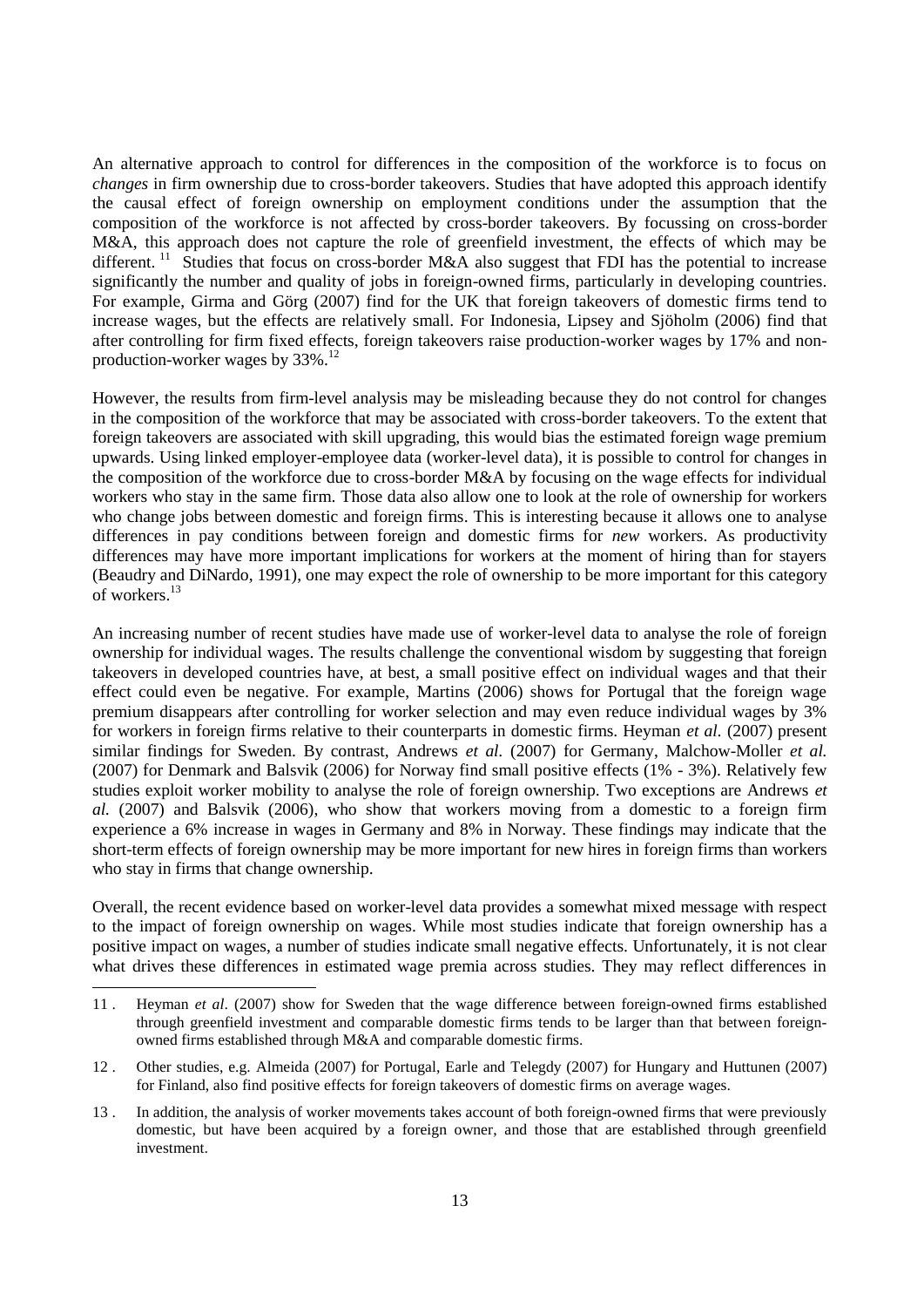country characteristics or the nature of FDI, as well as differences in the methodology. Moreover, it is an open question what the effect of controlling for changes in the composition of the workforce would be for the estimation of foreign wage premia in developing countries, where such premia are believed to be much larger. In order to better understand the implications of these new findings, it would be useful to have comparable evidence for a number of developing and developed countries. OECD (2008a) is the first study to provide such evidence and the main findings are discussed in Section 4 below.

#### *The direct impact of FDI on other working conditions*

Very little is known about the impact of foreign ownership on non-wage working conditions. A number of studies have attempted to characterise employment conditions in MNEs and analysed its determinants. While the definition of employment conditions differs across studies, the literature appears to suggest that MNEs have a relatively low tendency to export labour practices to their foreign affiliates, tending instead to adapt to local practices (e.g. Almond and Ferner, 2006). Bloom *et al.* (2008) use survey data on management and work-life balance practices for over 700 medium-sized firms in the US, UK, Germany and France to analyze to what extent US multinationals export certain practices to their affiliates in Europe. The evidence indicates that US MNEs export management practices but not work-life balance practices. Freeman *et al.* (2007) compare labour practices in domestic and foreign affiliates of a single US firm in different countries and also find that US firms adapt their labour practices to host-country conditions to an important extent.

The literature suggests a number of reasons why US MNEs might have a low propensity to export labour practices. First, labour practices tend to be embedded in national rules and social norms. For example, the extensive regulation of the labour market in many European countries and the strong role of trade unions may make it difficult or unattractive for US MNEs to export labour practices to Europe (Bloom *et al.*, 2008). Second, the low propensity of US MNEs to export working practices may also reflect strategic considerations. For example, local affiliates with a domestic market orientation may enjoy a significantly greater degree of discretion about the way human resources are managed than firms that are more exportoriented. Finally, the low propensity of US MNEs to export labour practices may reflect the specific management style of US MNEs and not be representative for MNEs originating from other countries.

There appears to be no systematic evidence on the propensity of MNEs to export labour practices to developing countries. This is unfortunate, as it not obvious to what extent the results for developed countries carry over to developing countries. On the one hand, enforcement of labour provisions and trade unions tend to be weaker in developing countries, thereby reducing the role of institutional constraints for the foreign affiliates of MNEs to implement the same labour practices they use in OECD countries. On the other hand, labour practices that are socially acceptable in developing countries may not be acceptable to the consumers and investors in developed countries, creating incentives for MNEs from developed countries to export their human-resource practices abroad.

#### *The indirect impact of FDI on wages and working conditions*

In addition to having direct effects on wages and working conditions in the foreign affiliates of MNEs, FDI may also have indirect effects on employment conditions in domestic firms. This may happen because the productivity advantage of MNEs spills over to local firms or because the employment activities of foreignowned firms affect the local labour market.

The productivity advantage of MNEs may spill over to local firms for a number of reasons.<sup>14</sup> First, domestic plants may be able to improve productivity by imitating production or management practices in

 $\overline{a}$ 

<sup>14.</sup> See Görg and Greenaway (2004) for an overview of the literature.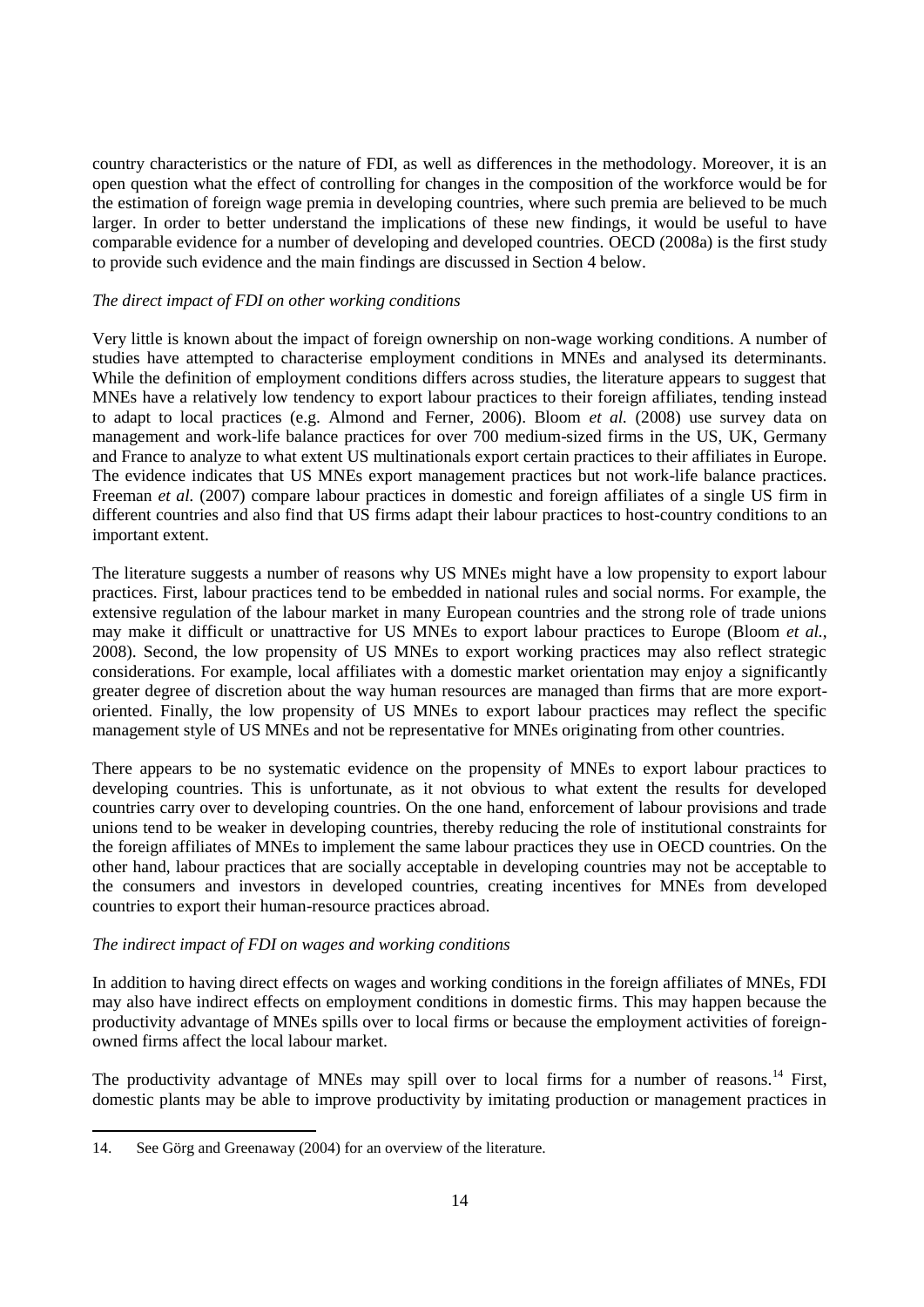foreign firms. Second, workers who move from a foreign-owned to a domestic plant may contribute to transfer knowledge of modern production and management practices to their new employers. Third, spillovers may occur from foreign firms to domestic firms in the supply chain, as foreign firms may collaborate with domestic suppliers to ensure that quality standards of intermediate inputs are met and that labour practices correspond with their codes of conduct. Finally, FDI may increase productivity in domestic firms when more intense product-market competition encourages local firms to remove inefficiencies in the production process.

The employment activities of foreign-owned firms may affect local labour market conditions through their impact on labour demand and supply. New entry of foreign firms or the expansion of activities in foreign firms may raise local labour demand, thereby bidding up local wages. To the extent that foreign firms tend to pay higher wages, FDI may also reduce the supply of labour available to domestic firms by lowering the willingness of individuals to work for such firms. This would also have a tendency to raise wages in domestic firms.

The empirical evidence in support of positive wage spillovers as a result of FDI is relatively limited. For example, Aitken *et al.* (1996) find no evidence of positive wage spillovers from FDI to domestic firms in Mexico and Venezuela, even though foreign-owned plants pay substantially higher wages. The absence of positive wage spillovers may indicate that foreign-owned and domestic plants operate in different labour markets and/or that productivity spillovers may be absent or even negative. Labour markets may be segmented between foreign and domestic firms because foreign-owned firms tend to provide better working conditions in order to limit worker turnover or because of institutional differences, such as more complete compliance with labour laws or greater bargaining strength vis-à-vis trade unions. Positive productivity spillovers may also fail to materialize because of the lack of absorptive capacity in domestic firms or because of the crowding-out effect of foreign entry on local competitors.<sup>15</sup>

Several recent studies have found evidence of positive spillovers concentrating on the wage effects of FDI through its impact on labour demand and supply. Using data for the UK electronics industry, Driffield and Girma (2003) find that FDI has a large positive effect on wages in domestic firms through its impact on labour demand and a small positive effect through its impact on labour supply. Moreover, wage spillovers appear to be more important for skilled than unskilled workers, which may reflect the relative scarcity of skilled labour. Finally, using a cross-section of worker-level data for Indonesia, Lipsey and Sjohölm (2004) find that FDI is positively associated with average wage levels in domestic firms, particularly those of nonproduction workers.

Other recent studies have attempted to analyse how productivity and wage spillovers may occur by looking at specific ways domestic firms engage with foreign firms. For example, Görg and Strobl (2005) examine empirically the contribution of worker mobility to productivity spillovers using a panel of Ghanaian manufacturing firms. They find that domestic firms with an owner who has previously been employed in a foreign firm in the same industry, are more productive than other domestic firms. Balsvik (2006) analyses productivity spillovers through worker mobility using linked employer-employee data for Norway. She finds that workers with prior experience in MNEs tend to contribute 20-25% more to productivity than workers without such experience. Moreover, the contribution to firm productivity exceeds the private return to mobility, which suggests that worker mobility entails genuine productivity externalities. Poole (2006) analyses the role of worker mobility for wage spillovers using linked employer-employee data for

l

<sup>15</sup> . Aitken et al. (1996) confirm no positive spillover for Venezuela. The usual explanation for the negative impact of FDI on the productivity of local firms is that foreign entry crowds out local competitors, which will reduce domestic firm productivity when there are increasing returns to scale (Aitken and Harrison, 1999).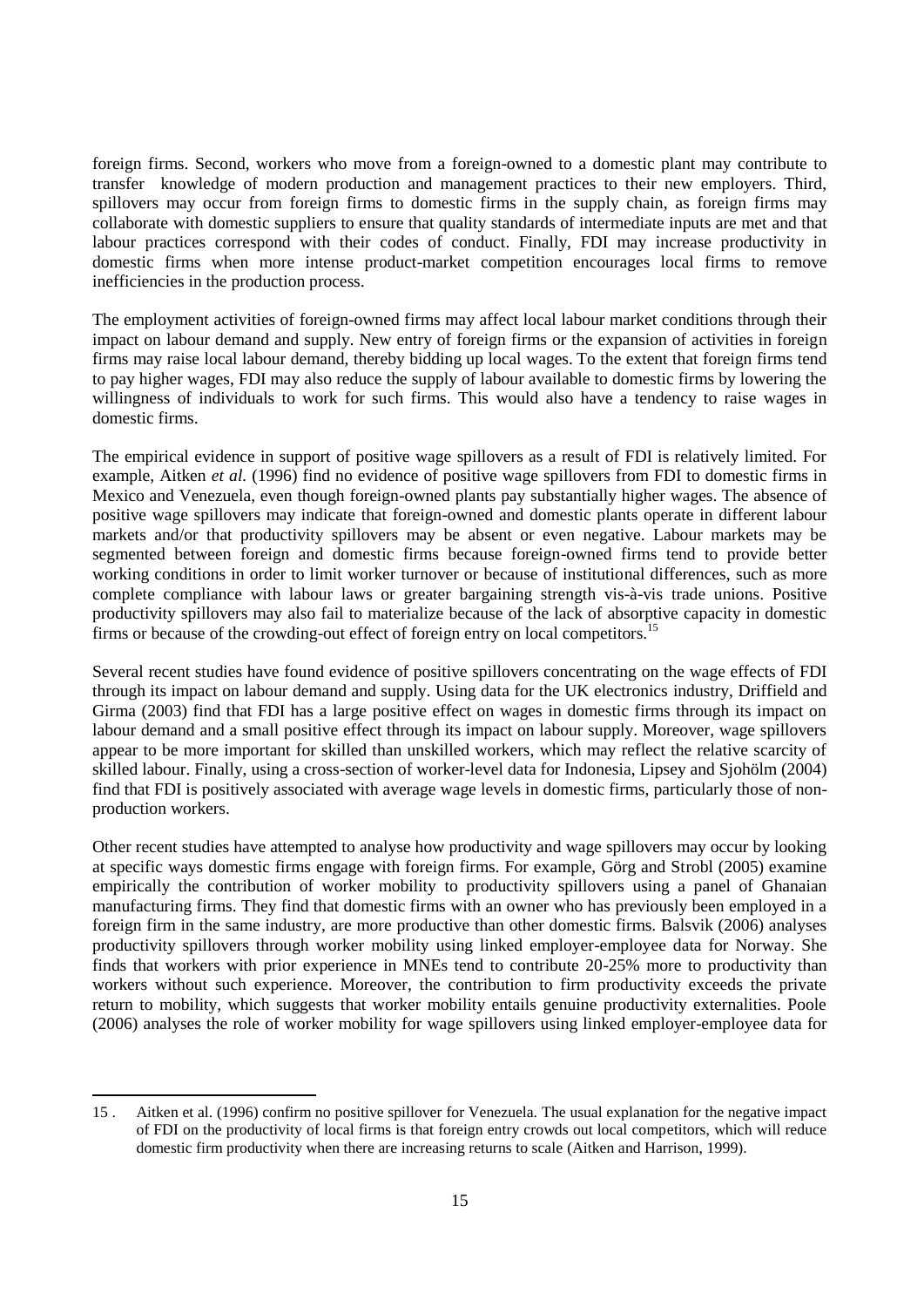Brazil.<sup>16</sup> She finds evidence in support of positive wage spillovers and that their magnitude depends on the skill levels of workers previously employed by MNEs and incumbent workers in the domestic firm.

Backward linkages provide an alternative channel through which spillovers may occur from FDI to local firms. Using input-output tables, a number of studies have shown that backward linkages from foreign plants to local suppliers are associated with positive productivity spillovers (see Javorcik, 2004 for Lithuania; Blalock and Gertler, 2008 for Indonesia). Intuitively, this may reflect the fact that foreign firms often have a strong interest in helping local supplier firms to improve the quality of inputs or to ensure that subcontractors respect minimum labour standards (Moran, 2007, Sabel *et al.*, 2000). There is little systematic analysis that specifically looks at the effects of backward linkages from MNEs on wages and working conditions in supplier firms. Harrison and Scorse (2006) provide indirect evidence that reputationsensitive MNEs helped raising the wages of unskilled workers in Indonesian textiles factories without, however, inducing a reduction in unskilled employment in those factories. This may indicate that MNEs not only helped raise wages but also productivity.

A number of case studies have analyzed the impact of private codes of conduct adopted by MNEs on working conditions in upstream suppliers. In general, the effectiveness of such codes in the supply chain appears to be limited (ETI, 2006). The benefits of codes of conduct are likely to be greater and more enduring when they are integrated into the management structures that govern production and when the interests of workers in employment and production are represented in effective institutions. This is more likely when MNEs actively engage with supplier firms to help improve working practices and productivity. For example, Locke *et al.* (2007) find that the quality of labour practices across suppliers depends to an important extent on the involvement of MNEs in the production process of supplier firms. Similarly, Frenkel and Scott (2002) conclude in a study for Adidas that compliance programmes based on long-term partnerships are more likely to bear fruit than those based on the policing of working conditions.

Also, Locke and Romis (2007) compare two supplier firms for Nike that both produce T-shirts and are located in the same region, but differ substantially in terms of their working conditions (wages, overtime, job satisfaction and employee voice). They attribute these differences to the way the plants are managed. While in one plant labour is treated as a variable input whose costs needs to be minimised, in the other plant workers are seen as an important factor to bolster productivity and output quality. Interestingly, despite paying higher wages, productivity is higher and unit labour cost lower in the plant that provides better employment conditions.

# **4. New OECD evidence on the effects of FDI in the foreign affiliates of MNEs**

l

OECD (2008a) presents new evidence on the impact of inward FDI on both wages and non-wage working conditions using data for three developed (Germany, Portugal and the United Kingdom) and two emerging economies (Brazil and Indonesia). This section summarises the main results from this study. After describing pay and working conditions in MNEs across host regions, the main findings of the econometric analysis are presented.

#### *A simple comparison of employment, productivity, pay and working conditions in host countries*

Using data from the World Bank Enterprise Survey, simple comparisons of MNEs and local firms suggest that the former tend to employ more workers and provide better jobs than local firms in the countries where they invest (Figure 6). The results are the following:

<sup>16.</sup> She focuses on the share of workers in the workforce that were displaced from a multinational firm prior to joining the current domestic firm.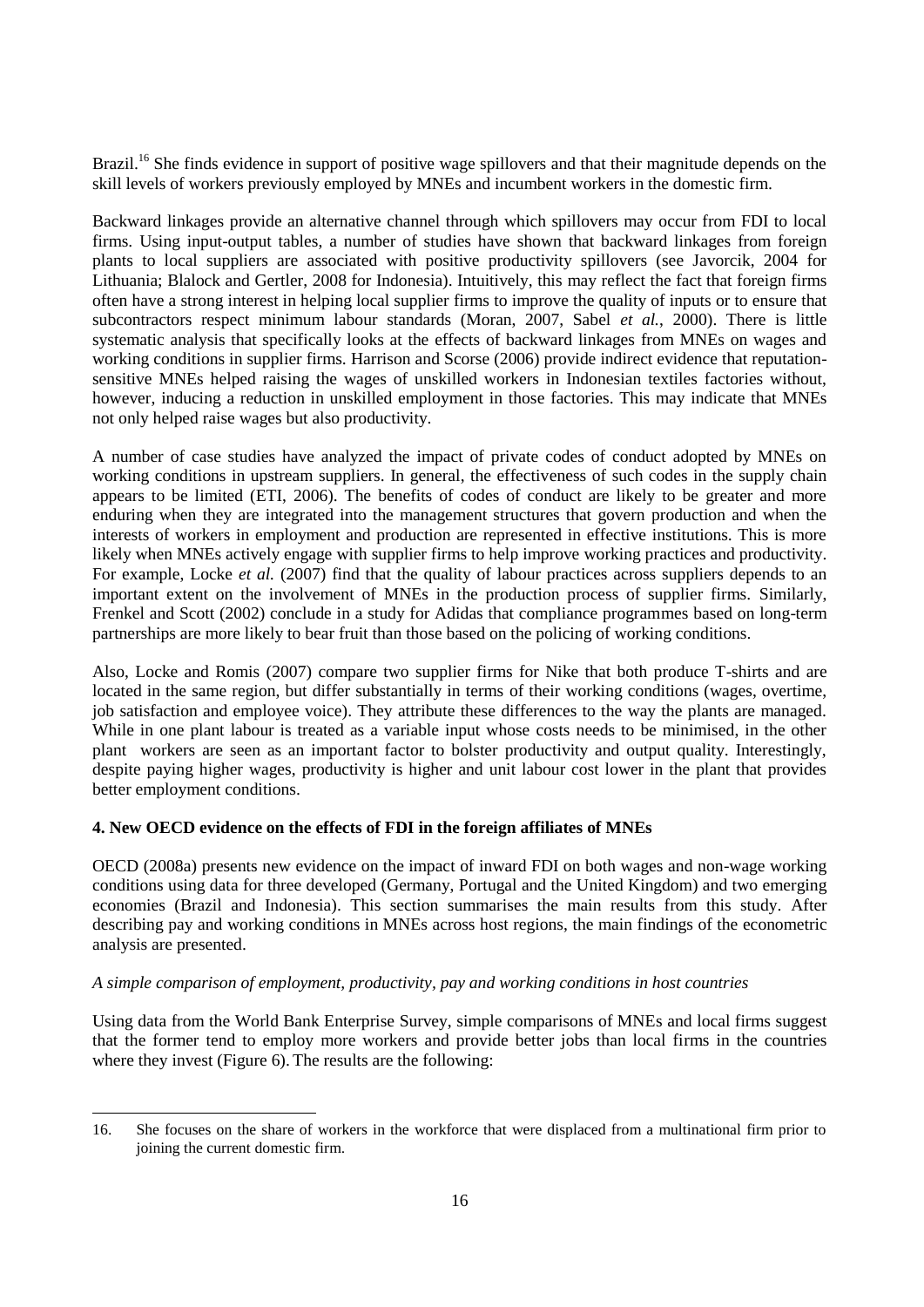- On average, MNEs employ almost twice as many workers as the average local firm.
- Average wages are almost 50% higher in foreign MNEs than in domestic firms. Pay differences are larger in Asia and Latin America, as are the technological and productivity gaps between foreign MNEs and local firms in those regions.
- In all regions, the productivity gap between foreign and local firms appears to be even larger than the wage gap. $17$
- Foreign MNEs are more likely to provide training opportunities to their workforce and their workforces are more highly unionised than those in domestic firms. Both the emphasis on training and the higher unionisation rate could also help explain why wages tend to be higher in MNEs.

These results should, however, be interpreted with care as the data are subject to a number of shortcomings that give rise to potential biases that can contribute to an overestimation of the causal effect of FDI on working conditions.<sup>18</sup> The econometric analysis of the effects of foreign ownership on wages and nonwage working conditions in the next sub-section controls for these potential biases.

l

<sup>17</sup> . The productivity gap between foreign and local firms is larger than the wage gap in most countries, implying that the wage share of total output is lower for MNEs. This might be an indication that worker bargaining power is weaker in foreign than in local firms, perhaps because fewer comparable outside job opportunities are available for workers in such firms. Even if this interpretation should be accurate, it does not mean that workers in foreign firms are worse off than their domestic counterparts. It would just mean that the pay premium associated with working in a foreign firm may not be as large as it would be if they had more bargaining power.

<sup>18.</sup> There are three main potential biases: aggregation, composition and selection. See OECD (2008a) for details.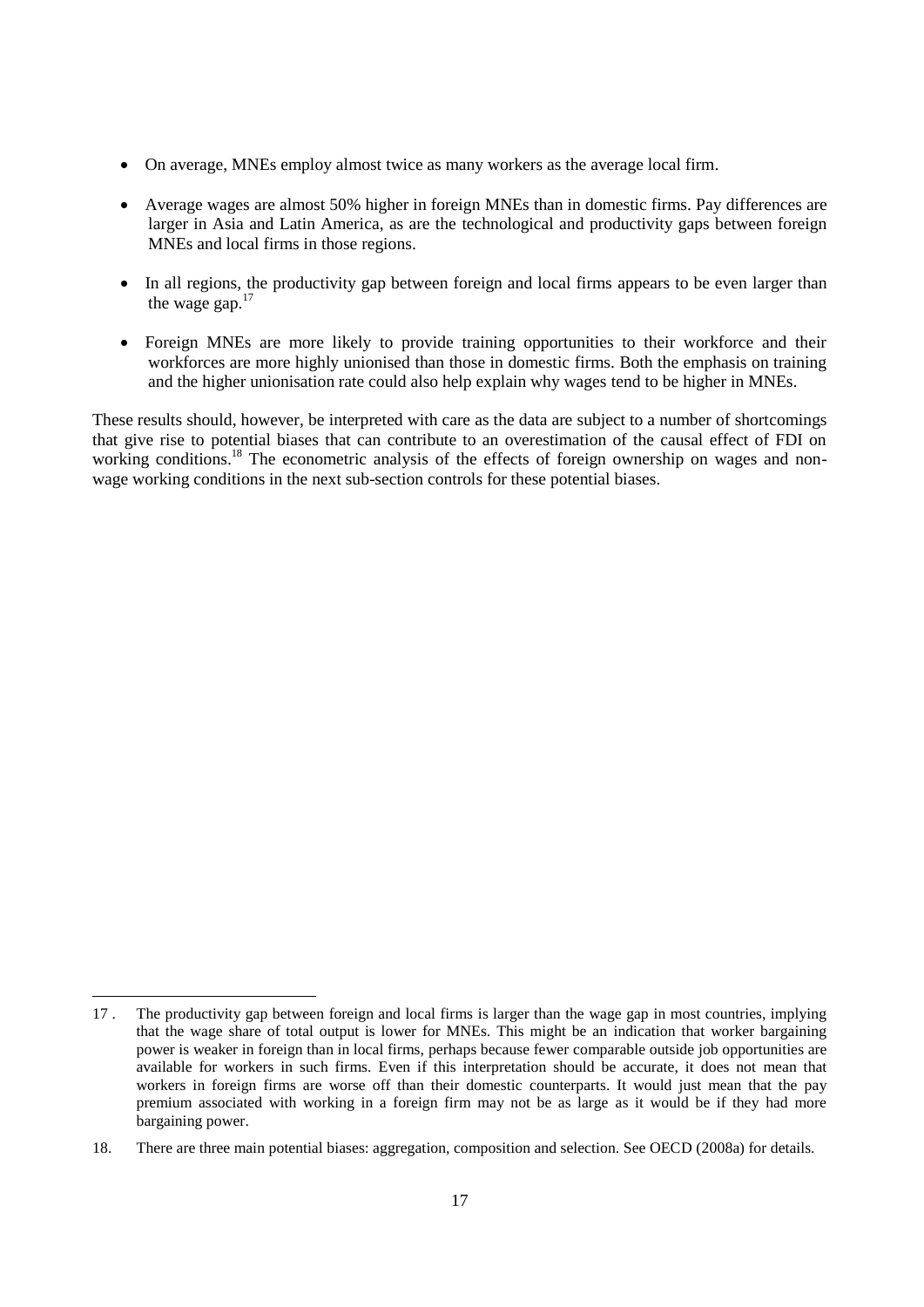#### Figure 6. **Do MNEs offer better jobs?**



A simple comparison of employment conditions and productivity<sup>a</sup> between foreign MNEs and domestic firms (average percentage differences by host region<sup>b</sup>)

\*, \*\*, \*\*\*: statistically significant at the 10%, 5%, 1% level, respectively, confidence interval based on robust standard errors.

a. *Employment:* Sum of permanent and full-time employees and temporary (or part-time) employees (adjusted by the length of contract duration); *Average wage*: Total wages and salaries of the permanent and full-time employees in constant USD divided by total employment; *Labour productivity*: Log of total sales in constant USD over employment; *Training:* Dummy equal to one when plant offers formal training to permanent employees; *Union membership*: Percentage of the workforce that is unionised.

b. All regions includes Central and Eastern European countries (CEE). Asia includes low-income Asia only.

*Source* : OECD's calculations based on the World Bank Enterprise Survey (WBES).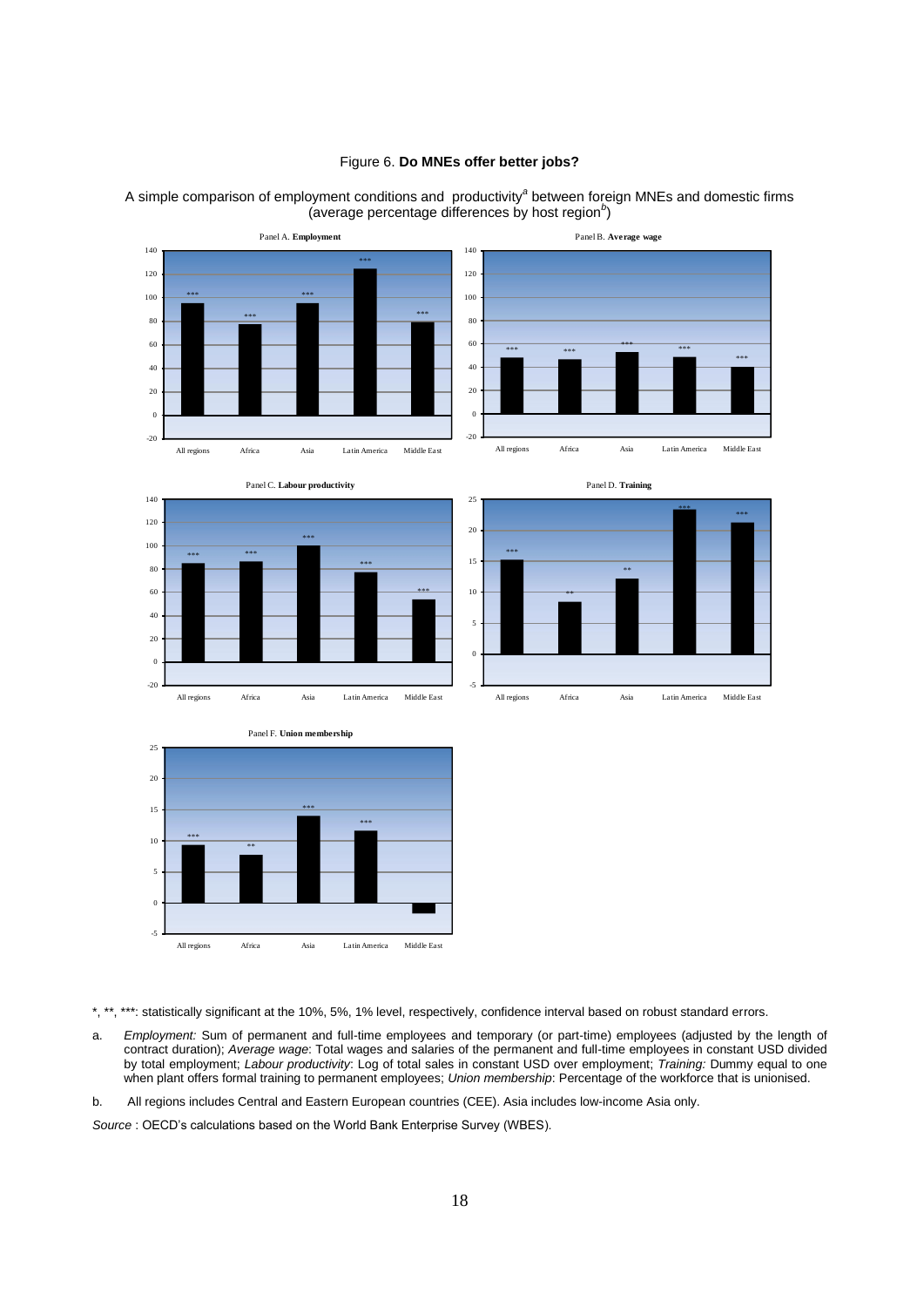# *The direct impact of foreign ownership: an econometric analysis<sup>19</sup>*

The results presented below identify the impact of foreign ownership on wages and non-wage working conditions by concentrating on changes in ownership status in three developed economies (Germany, Portugal and the United Kingdom) and two emerging economies (Brazil and Indonesia) for the period 1997-2005. This allows controlling for permanent differences in unobservable characteristics between firms that are taken over and those that remain domestic, but also implies that the analysis is necessarily constrained to the short-term. In the present case, the analysis captures the average effect of changes in ownership status over the first three years after the event.

Using firm-level data, Figure 7, Panel A shows that foreign takeovers of domestic firms tend to raise average wages relative to those that would have occurred in the absence of takeovers. However, the impact varies considerably across countries. The effects range from 5% in the United Kingdom to 8% in Portugal, 11% in Brazil, and 19% in Indonesia, while the effect is positive but statistically insignificant in Germany. In general, these results are consistent with previous studies that have shown small and positive foreign wage premia in developed economies and potentially larger foreign wage premia in developing countries.<sup>2</sup>



# Figure 7. **The effects of foreign ownership on wages**

\*, \*\*, \*\*\*: statistically significant at the 10%, 5%, 1% level, respectively, confidence interval based on robust standard errors. *Source* : OECD (2008a).

 $\overline{a}$ 

<sup>19</sup> . For the econometric methodology see OECD (2008a).

<sup>20</sup> . Domestic takeovers of foreign firms generally have no or a small negative effect on average wages and employment. This suggests that the effects of foreign takeovers of domestic firms and domestic takeovers of foreign firms are different. This asymmetry supports the hypothesis that foreign takeovers are accompanied by the transfer of modern production and management practices from the parent to the foreign affiliate.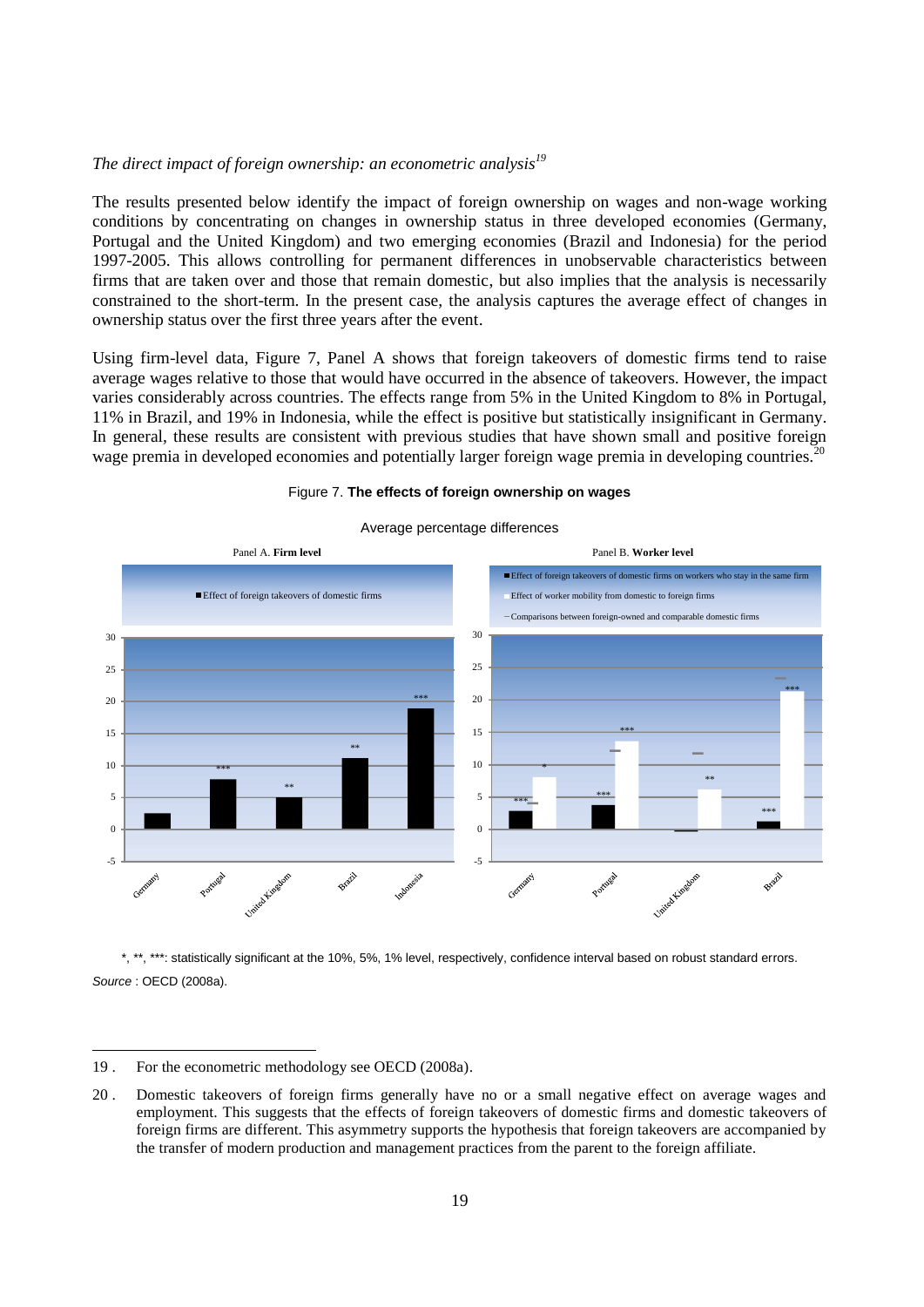Worker-level data permit to focus on the wage effects for individual workers who stay in the same firm. They also allow looking at the effects on wages for workers who change jobs between domestic and foreign firms. Panel B of Figure 7 presents the results of the takeover and the job mobility analysis for Brazil, Germany, Portugal and the United Kingdom. The following findings emerge:

- Foreign takeovers of domestic firms tend to have a small positive or no average effect on the individual wages of workers who stay in the same firm relative to similar workers who stay in domestic firms that are not taken over. The results suggest no effect for the United Kingdom and a small positive effect for Brazil, Germany and Portugal in the range of 1% to 4%. The absence of a positive effect in the United Kingdom may reflect the relative flexibility of the UK labour market compared to the other countries that makes it hard to sustain differences in pay for identical workers across firms.
- The job mobility results indicate large wage gains for workers who move from domestic to foreign firms.<sup>21</sup> This suggests that foreign-owned firms offer higher pay than domestic firms for similar workers. Moreover, the foreign wage premia accruing to workers who move from domestic to foreign firms are considerably larger than those found in the context of takeovers. This may indicate that foreign firms share their productivity advantage more extensively with new workers than with workers who do not change firms. Moreover, the wage effects of foreign ownership differ considerably across countries. They range from 6% in the United Kingdom to 8% in Germany, 14% in Portugal and 21% in Brazil. This is consistent with the consensus in the empirical literature that foreign wage premia are larger in developing than in developed countries.
- The effect of foreign ownerships is potentially larger in the long-run. One would expect that the positive effects of FDI that initially accrue to new hires, eventually spread through the entire workforce as large pay disparities between new and old workers within firms are unlikely to be sustainable in the longer term. While it is not possible to estimate the causal effect of inward FDI in the long-run with the data analysed here, it is possible to place an upper bound on this effect by simply comparing wages across comparable workers in foreign-owned and domestic firms. The upper-bound estimates range from 4% in Germany, around 12% in Portugal and the United Kingdom, to 23% in Brazil and to 32% in Indonesia.

Thus, both the firm-level and the worker-level results suggest that FDI may have a substantial positive effect on wages in foreign-owned firms in the host country. While one should be careful about generalising results based on only a few countries, the present results are consistent with the consensus in the literature that the positive wage effects are likely to be more pronounced in developing and emerging economies. Presumably, this reflects the more important productivity advantage of foreign MNEs over local firms in less developed countries. The worker-level results based on takeovers and job movers, further suggest that the positive impact of FDI resides primarily in the provision of better job opportunities to new employees, rather than in the provision of better pay to workers who stay in firms that happen to change ownership, at least, in the short-term. This may reflect more competitive conditions in the market for new hires that allow new employees to share more widely the productivity advantages of MNEs. In the longer term, however, one would expect the positive effects to spread across the entire workforce, as large pay disparities between new and old workers within firms are unlikely to be sustainable.

Since the effects of foreign takeovers may not be evenly distributed across workers with different skills, OECD (2008a) also presents results by skill group (Figure 8).

l

<sup>21</sup> . By contrast, worker movements from foreign to domestic firms are associated with no effect or small wage losses.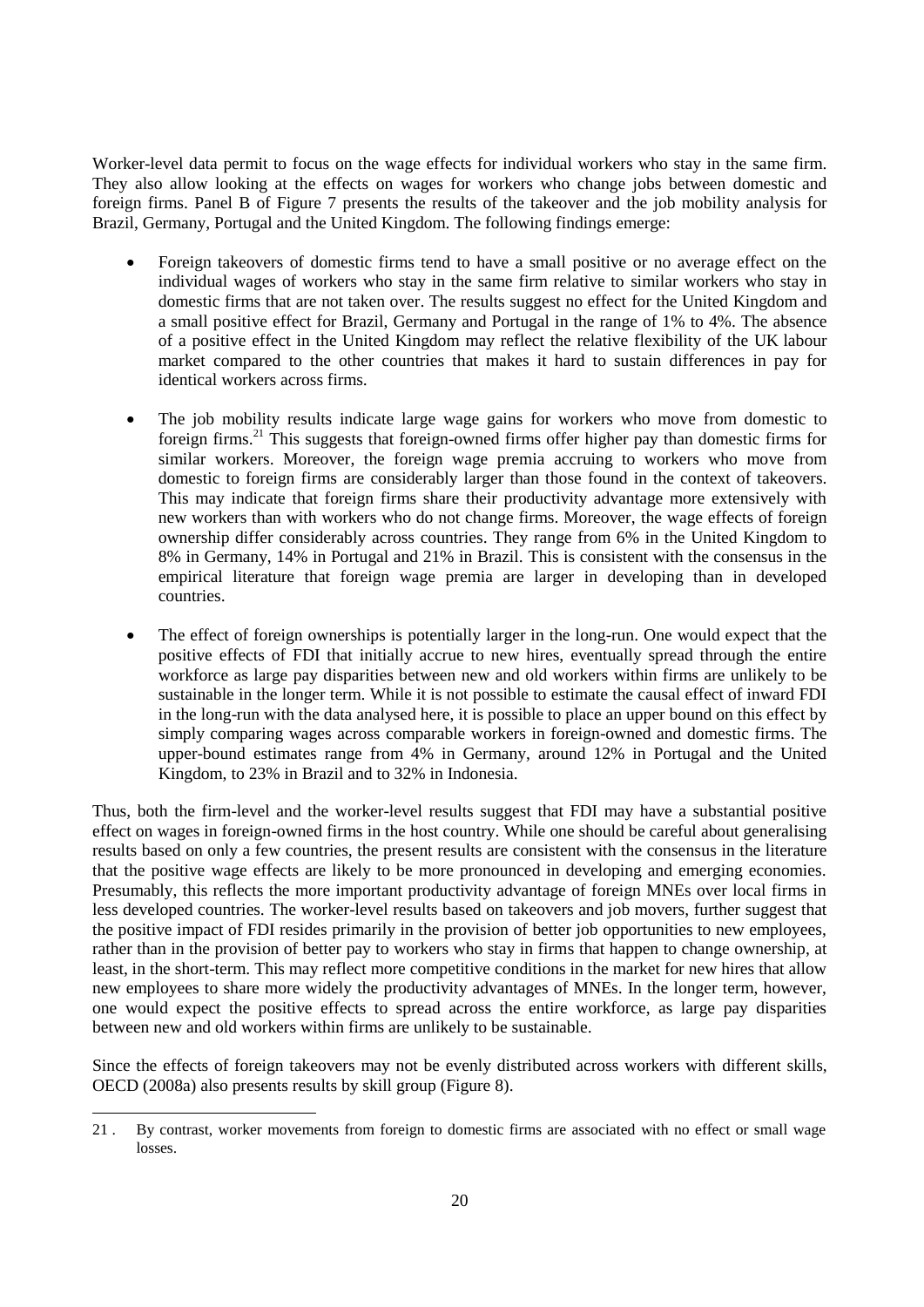- Firm-level results for Brazil and Indonesia provide some evidence that foreign wage premia may be more important for skilled than for unskilled workers (Panel A). In Indonesia, estimated foreign wage premia differ considerably across skilled and unskilled workers, being 30% for the former and 17% for the latter. In Brazil, a positive effect of 11% is found for skilled workers and no significant effect for unskilled workers.
- Worker-level results indicate important cross-country differences with respect to the effects of foreign takeover on workers with different skills in both qualitative and quantitative terms (Panel B). In the United Kingdom, the results suggest a small negative impact on the wages of lowskilled workers and no effect for semi- and high-skilled workers. By contrast, in Germany and Portugal, the impact of foreign takeovers on wages is positive for all three skill groups and differences across skill groups are modest. For Brazil, the results indicate large differences across skill groups with a positive effect for unskilled workers, a smaller but still positive effect for semi-skilled workers and a negative effect for skilled workers. The findings for Brazil differ from the prevailing view in the literature that the effects of foreign ownership tend to be more important for skilled workers.



#### Average percentage differences

Figure 8. **The short-term effects of foreign takeovers of domestic firms on wages by skill group**

\*, \*\*, \*\*\*: statistically significant at the 10%, 5%, 1% level, respectively, confidence interval based on robust standard errors. *Source* : OECD (2008a).

OECD (2008a) also estimates the impact of foreign takeovers on a number of working conditions other than average pay: working hours (weekly working hours for full-time workers), worker turnover (the rate of job separation), low pay (the probability of receiving a wage equal or lower than the minimum wage) and union bargaining power (the wage premium associated with collective agreements). Key findings include:

 *Hours of work.* Raw comparisons between foreign and domestic firms suggest that working hours are longer in foreign firms in Brazil, Portugal and the United Kingdom.<sup>22</sup> However, this is largely

l

<sup>22.</sup> In Germany, for which actual hours of work are not available and standard hours are used instead, there is no difference between foreign and domestic firms.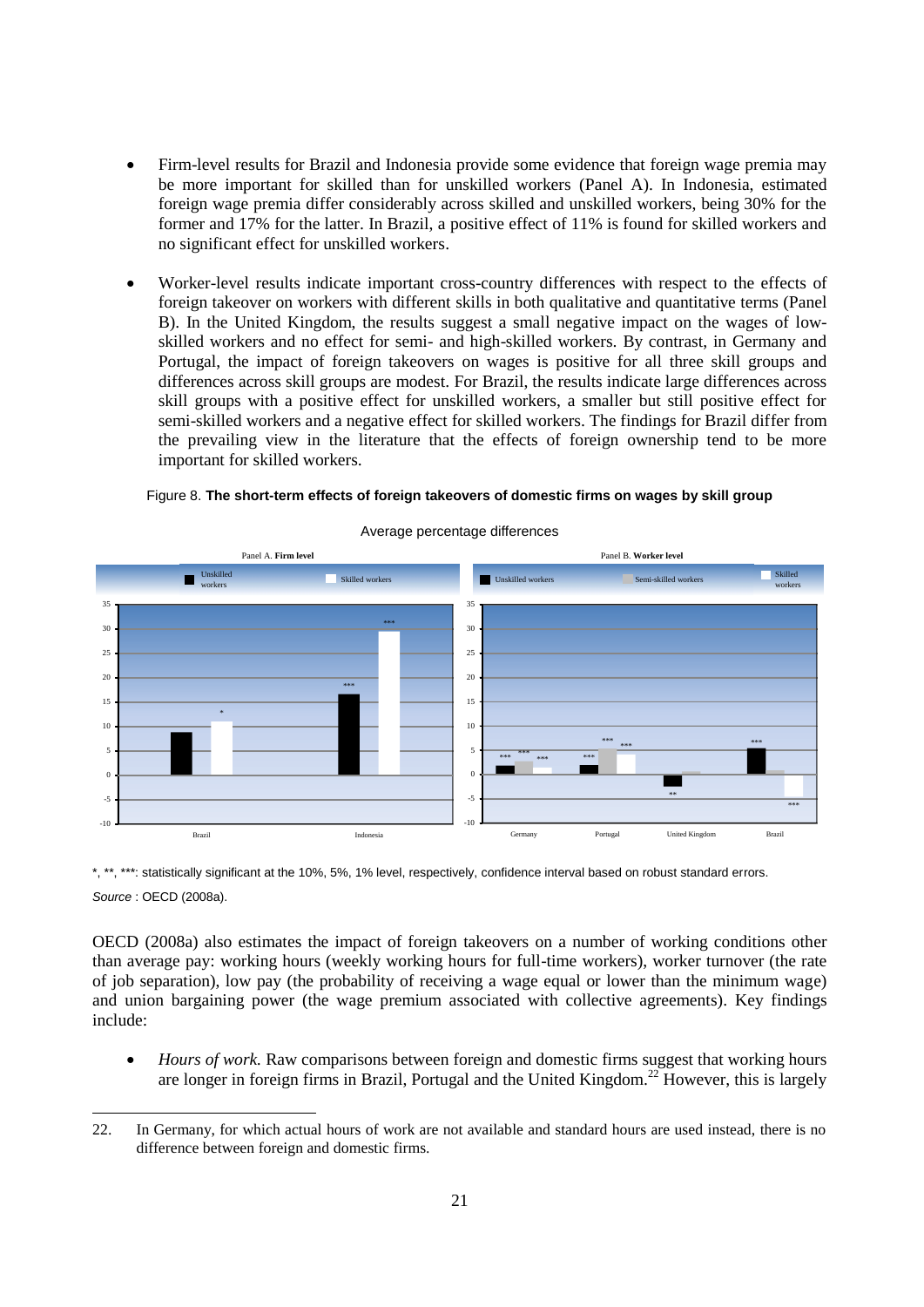due to the specific characteristics of firms that are acquired by foreign owners. When focusing on changes in ownership status as a result of foreign takeovers, one observes either no effect or a slight negative impact on working hours. The results are generally not statistically significant and even in Brazil, where they are statistically significant, they are economically negligible.<sup>23</sup>

- *Worker turnover.* There is some evidence that foreign takeovers increase worker turnover in Portugal, while no effect is found in either Brazil or Germany. Increased worker turnover may reflect the process of restructuring that accompanies such takeovers in the short-term. However, it is also possible that foreign-owned firms have higher worker turnover than domestic firms in the longer-term as MNEs tend to adjust employment levels more swiftly in response to changes in market conditions and wages. The reason for this may be that they more easily substitute workers in one country with workers in other countries by relocating production activities internationally. Level comparisons between domestic and foreign firms suggest that foreignowned firms experience higher worker turnover also in the longer term.
- *Low pay.* Individuals in foreign-owned firms are less likely to earn the minimum wage (or less) than those in domestic firms.<sup> $24$ </sup> Nonetheless, foreign takeovers appear to increase the probability of low pay in Brazil and Portugal relative to comparable workers in firms that are not taken over, but there is no such effect in the United Kingdom. Note that in Brazil and Portugal, this does not necessarily mean that workers are worse off in absolute terms, but that workers at the bottom-end of the wage distribution do not experience a wage growth as they would have, if their firm had not been taken over by a foreign firm.
- *Union wage premium.* The analysis for the United Kingdom and Germany assesses to what extent foreign takeovers affect the union wage premium for workers that were covered by a collective agreement before the takeover, relative to workers whose firms is taken over by a foreign firm but were not covered by a collective agreement. The analysis indicates a negative effect for the United Kingdom, suggesting that foreign takeovers reduce union bargaining power in that country. This may result from the fear on the part of unions that excessive wage demands are more likely to result in the relocation of production to other countries.

The question whether MNEs promote better working conditions other than average wages is complex and the empirical analysis in OECD (2008a) represents only a preliminary attempt to address this issue. Bearing this caveat in mind, one can draw the following tentative conclusions. First, the evidence that foreign takeovers affect working conditions other than average wages is considerably weaker than that for raising average wages. Second, and also in contrast to average wages, the impact of foreign takeovers on other working conditions is not unambiguously positive. Third, while foreign takeovers may have some impact on non-wage working conditions, it is not clear whether these effects derive from a centralised policy to export certain labour practices or reflect the responses by MNEs to local conditions. Overall, there is little evidence to suggest that MNEs export working conditions abroad.

# *Evidence on the effects of FDI on wages and working conditions in domestic firms*

 $\overline{a}$ 

Further evidence presented in OECD (2008a) suggests that FDI – through both greenfield investment and cross-border mergers and acquisitions  $(M&A)$  – may have positive spillover effects on the wages and nonwage working conditions of employees in domestic firms, but these indirect effects tend to be considerably

<sup>23.</sup> The relationship between foreign ownership and hours of work is complicated as it is necessary to take account of the relationship between ownership and both employee and employer preferences over hours of work (OECD, 2008a).

<sup>24.</sup> This indicates that foreign firms employ on average fewer low-paid workers than domestic firms.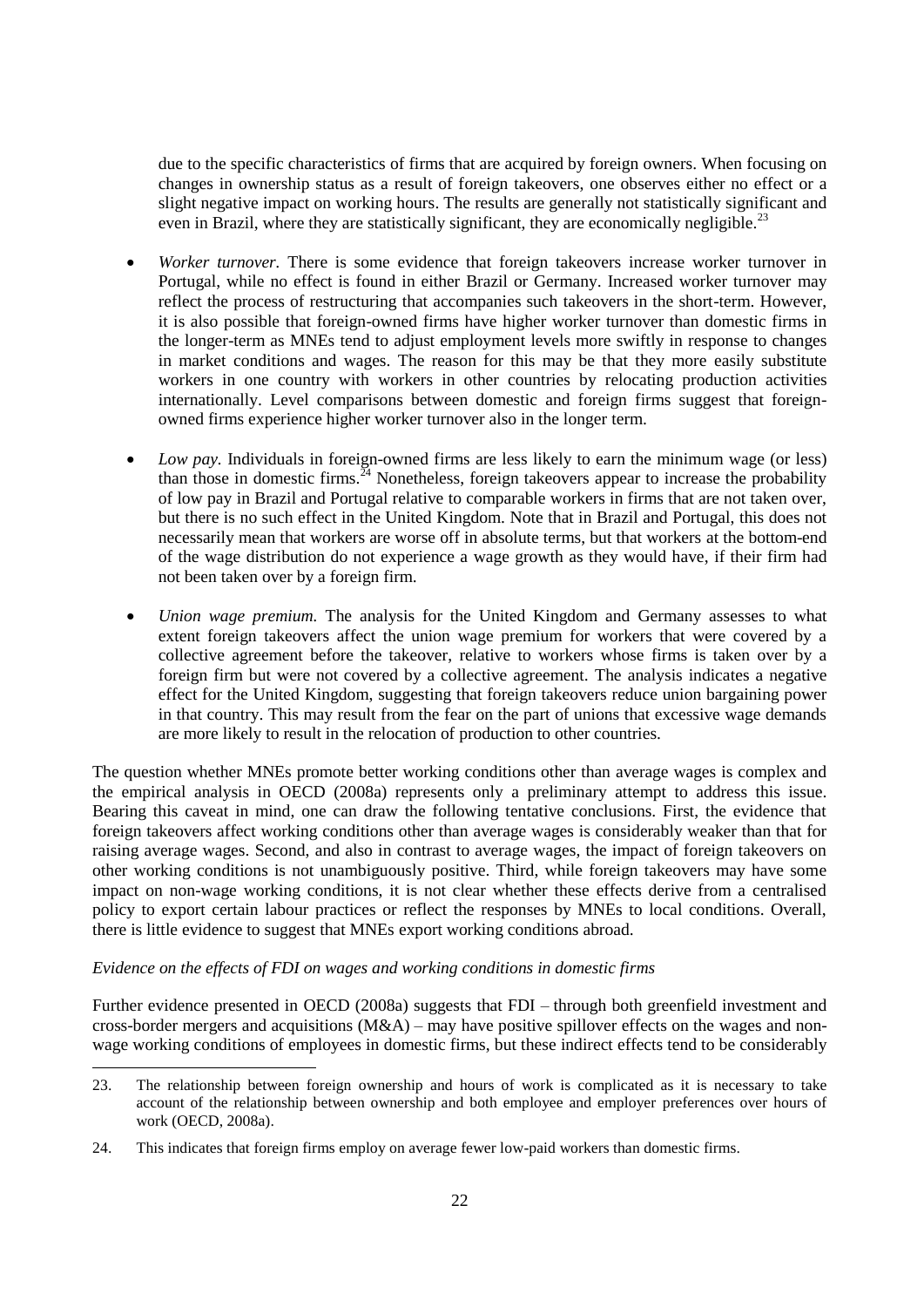weaker than the direct effects on employees in the foreign affiliates of MNEs. In particular, it confirms and extends the earlier findings by Lipsey and Sjohölm (2004) for Indonesia that FDI is positively associated with average wage levels in domestic firms, particularly those of non-production workers. A 10% increase in the foreign-presence index raises non-production worker wages in domestic firms by about 2%. It appears that these effects result largely from the link between the employment activities of foreign-owned firms and higher local labour demand, while the role of productivity-driven wage spillovers appears limited. Previous empirical studies on productivity-driven spillovers provide mixed results and suggest that the average effect of FDI on the productivity of domestic firms can even be negative. The lack of robust evidence in support of positive productivity-driven wage spillovers may reflect the crowding-out effect of domestic firms as a result of the competition from foreign firms in output and input markets, including the local labour market for skilled workers.

While the evidence suggests that positive productivity-driven wage spillovers are limited on average, their importance is likely to differ across local firms according to their engagement with foreign MNEs. In particular, productivity-driven wage spillovers are likely to be more important for local firms that engage with foreign MNEs in the supply chain or through worker mobility. In order to get an idea of the role of foreign-domestic linkages for wages and working conditions in domestic firms, Figure 9 compares employment conditions and productivity in domestic firms without any apparent relationship with foreign firms with conditions in domestic firms that supply intermediate inputs to foreign firms or have managers with prior experience in foreign firms by host region. These data indicate that:

- Domestic firms that engage with foreign firms in the supply chain or that hire managers with prior experience in foreign firms tend to be larger, more productive and pay higher wages than local firms that have no apparent relationship with foreign firms.
- Domestic firms that engage with foreign firms are also more likely to provide training courses to their employees.
- There is no apparent difference in terms of union membership between such firms and other domestic firms.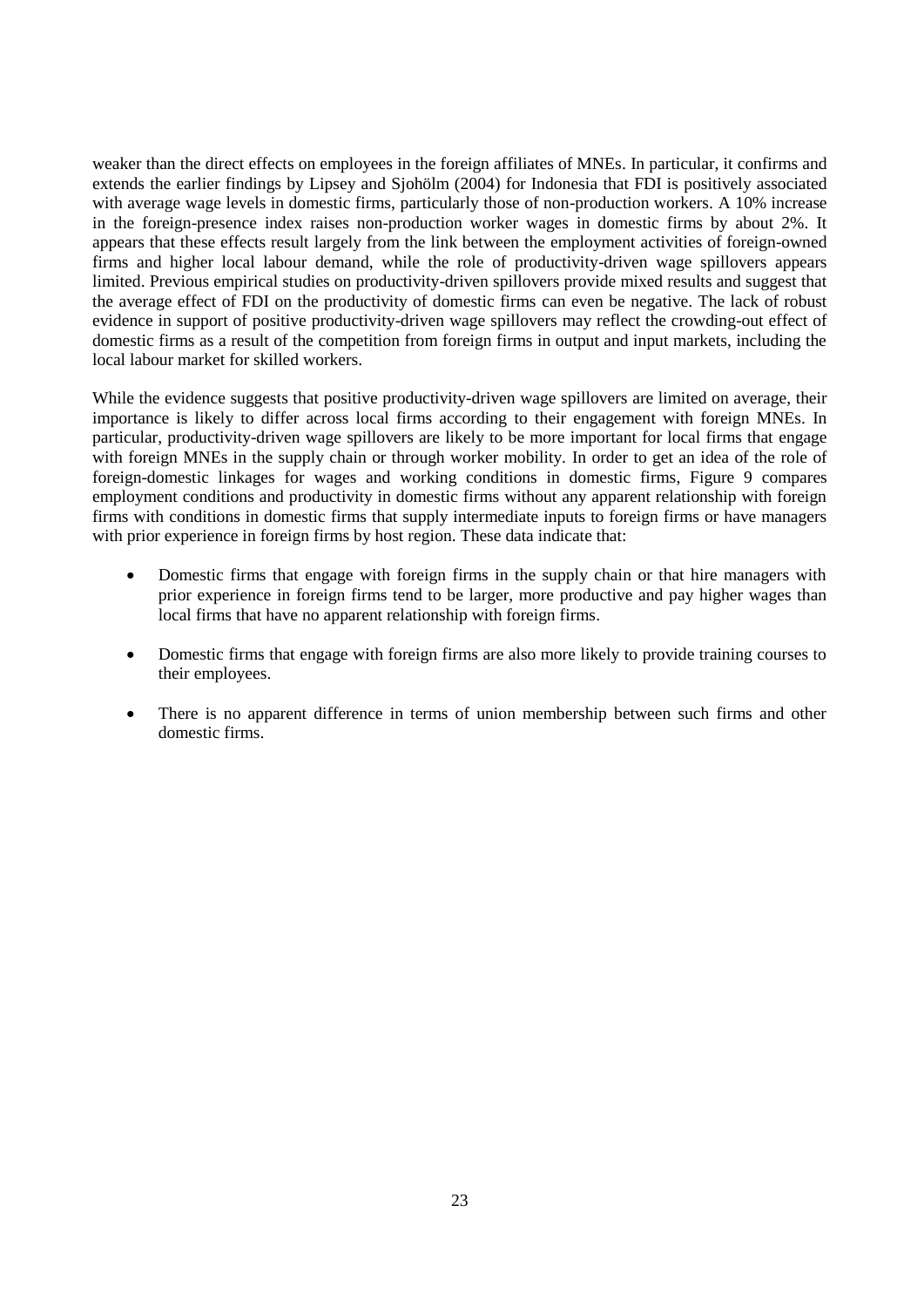

A simple comparison of employment conditions and productivity*<sup>a</sup>* (average percentage differences by host region<sup>b</sup>)



\*, \*\*, \*\*\*: statistically significant at the 10%, 5%, 1% level, respectively, confidence interval based on robust standard errors.

a. *Employment*: Sum of permanent and full-time employees and temporary (or part-time) employees (adjusted by the length of contract duration); *Average wage*: Total wages and salaries of the permanent and full-time employees in constant USD divided by total employment; *Labour productivity*: Log of total sales in constant USD over employment; *Training*: Dummy equal to one when plant offers formal training to permanent employees; *Union membership*: Percentage of the workforce that is unionised.

b. All regions includes Central and Eastern European countries (CEE). Asia includes low-income Asia only.

All regions Africa Asia Latin America Middle East

*Source* : OECD (2008a).

-5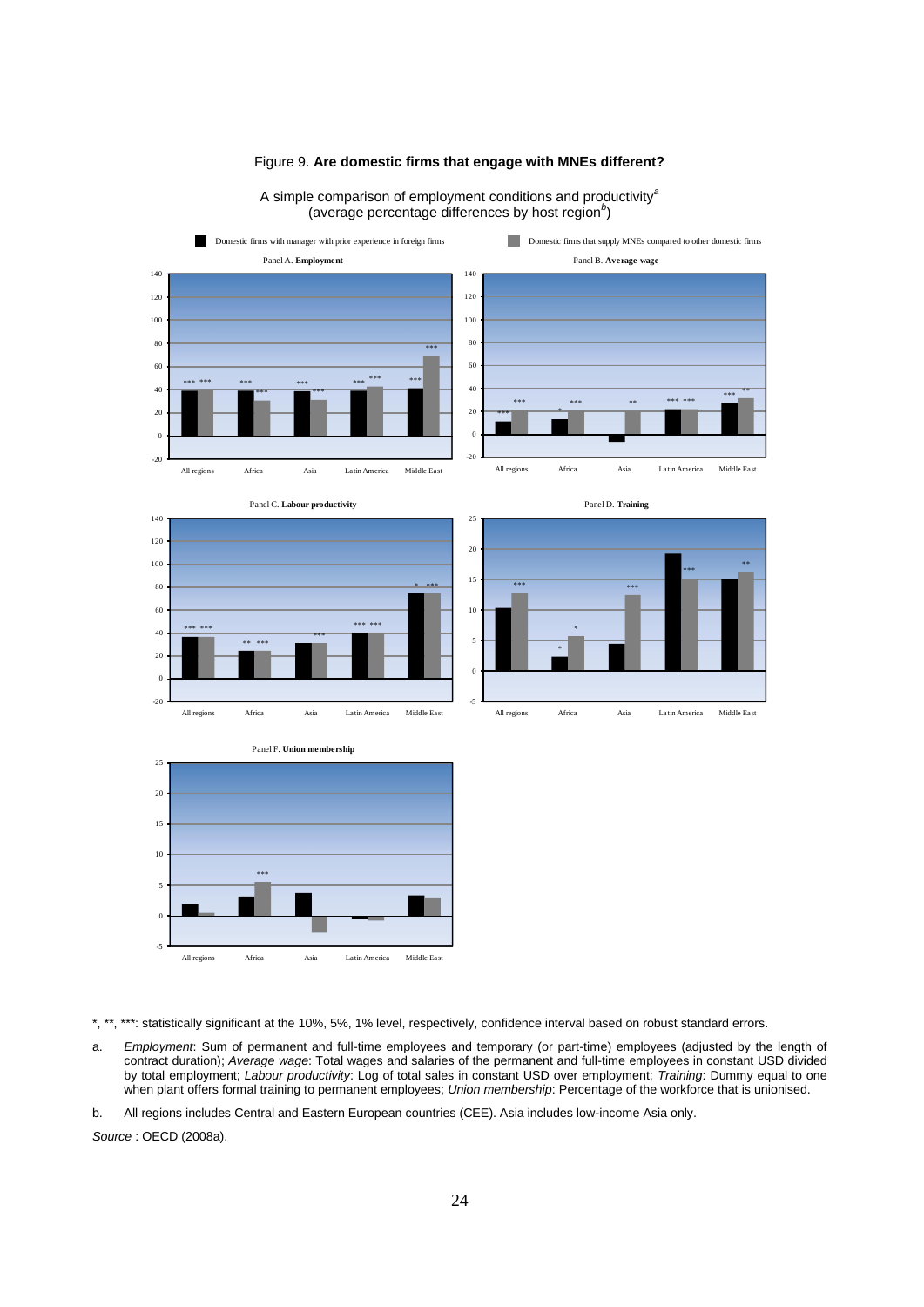The comparisons in Figure 9 suggest that backward linkages and worker mobility could be an important channel of wage spillovers between foreign and domestic firms. However, the simple comparisons do not provide conclusive evidence about the causal effect of engaging with foreign firms on working conditions in domestic firms. Indeed, it seems plausible that foreign firms select more productive firms as their suppliers and that managers, with prior experience in foreign firms, find it more attractive to work in more productive firms. Unfortunately, it is not possible to analyse these issues with the data available.

OECD (2008a) also analyses the wages of workers moving from foreign to domestic firms. The results indicate that the human capital accumulated in foreign firms can be effectively transferred through worker mobility, which is a pre-condition for observing productivity-driven wage spillovers. However, this analysis is limited to private returns (i.e. the wage premia of workers who change jobs) and it does not provide any information about whether there is also an impact on the wages of incumbent workers in domestic firms. Further work will be necessary to establish whether worker mobility provides a channel through which human capital accumulated in foreign firms creates spillover effects for incumbent workers in domestic firms.

#### **5. Concluding remarks**

Foreign direct investment has been one of the most dynamic components of the world economy in recent decades. Global FDI stocks rose from 8% of world GDP in 1990 to 24% in 2006. This rapid quantitative growth was accompanied by important qualitative changes. Although the bulk of FDI continues to take place between OECD countries, the relative importance of non-OECD countries for inward and outward FDI has grown substantially, both enabling and reflecting the increasing integration of developing countries into the world economy. Indeed, inward FDI has become the main source of external finance for developing countries. Many non-OECD countries have also become increasingly active as foreign direct investors, as is shown by the near doubling of their share in the global stock of outward FDI between 1990 and 2005.

The increased role of FDI in developing countries has raised expectations about its potential to contribute to the development process in these countries, for example, by serving as a channel for the international diffusion of know-how. One concrete way local economies may benefit from FDI is through the creation of high-quality jobs, such as when MNEs offer better pay and working conditions than domestic firms in the host country. MNEs may also increase the supply of good jobs indirectly by stimulating domestic firms to improve employment conditions. However, there has been considerable uncertainty (and controversy) about whether MNEs are, in practice, an important driver of improvements in pay and working conditions.

This paper summarises what is known about this issue, surveying prior research on the labour market impacts of FDI and presenting the main results from a new OECD study. Overall, the evidence indicates that MNEs tend to promote higher pay in the countries in which they operate. The positive wage effect tends to be concentrated among workers that are directly employed by MNEs, but there also appears to be a small positive impact on wages in domestic firms participating in the supply chains established by MNEs. These effects are larger in developing than in developed countries, probably because the technology gap between foreign and domestic firms is larger in the former. The evidence about whether MNEs provide non-pay working conditions that are superior to those in domestic firms is more mixed. While working conditions in foreign firms tend to differ from those in comparable domestic firms, they do not necessarily improve following a foreign takeover.

While more research on the labour market effects of MNEs is clearly required, enough is already known to draw some practical lessons. First, the evidence confirms that FDI is a potentially important driver of improving living standards for workers. This suggests that governments should strive to create a framework for international investment which facilitates economically and socially beneficial forms of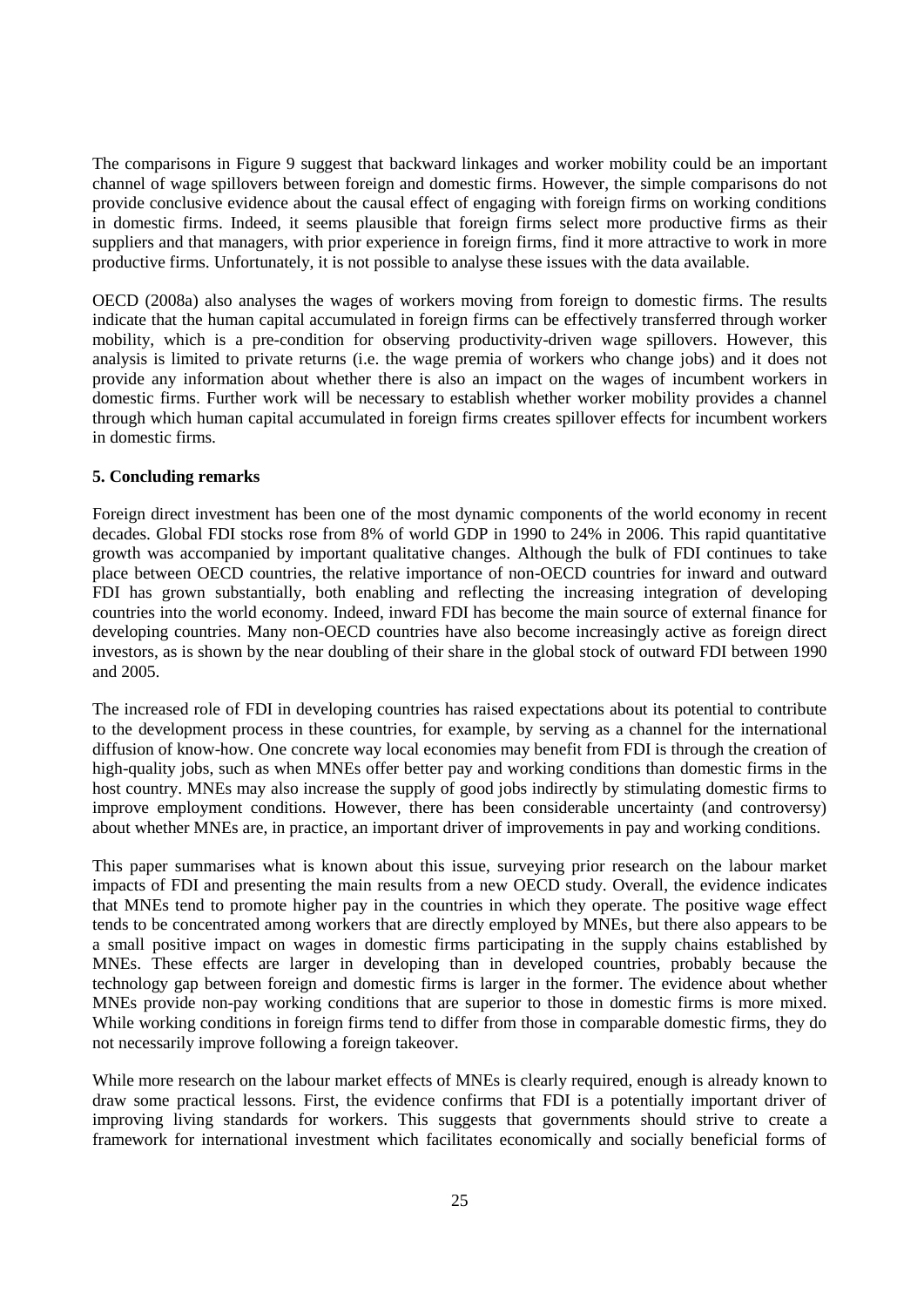FDI. The fact that the impact of MNEs on wages and working conditions varies in complex ways across different types of investments, workforce groups and national environments also suggests that governments and other stakeholders may be able to take measures to enhance the contribution of FDI to economic and social development. Among the types of initiatives that may prove to be helpful are government measures to enforce labour standards and public and private initiatives to promote responsible business conduct.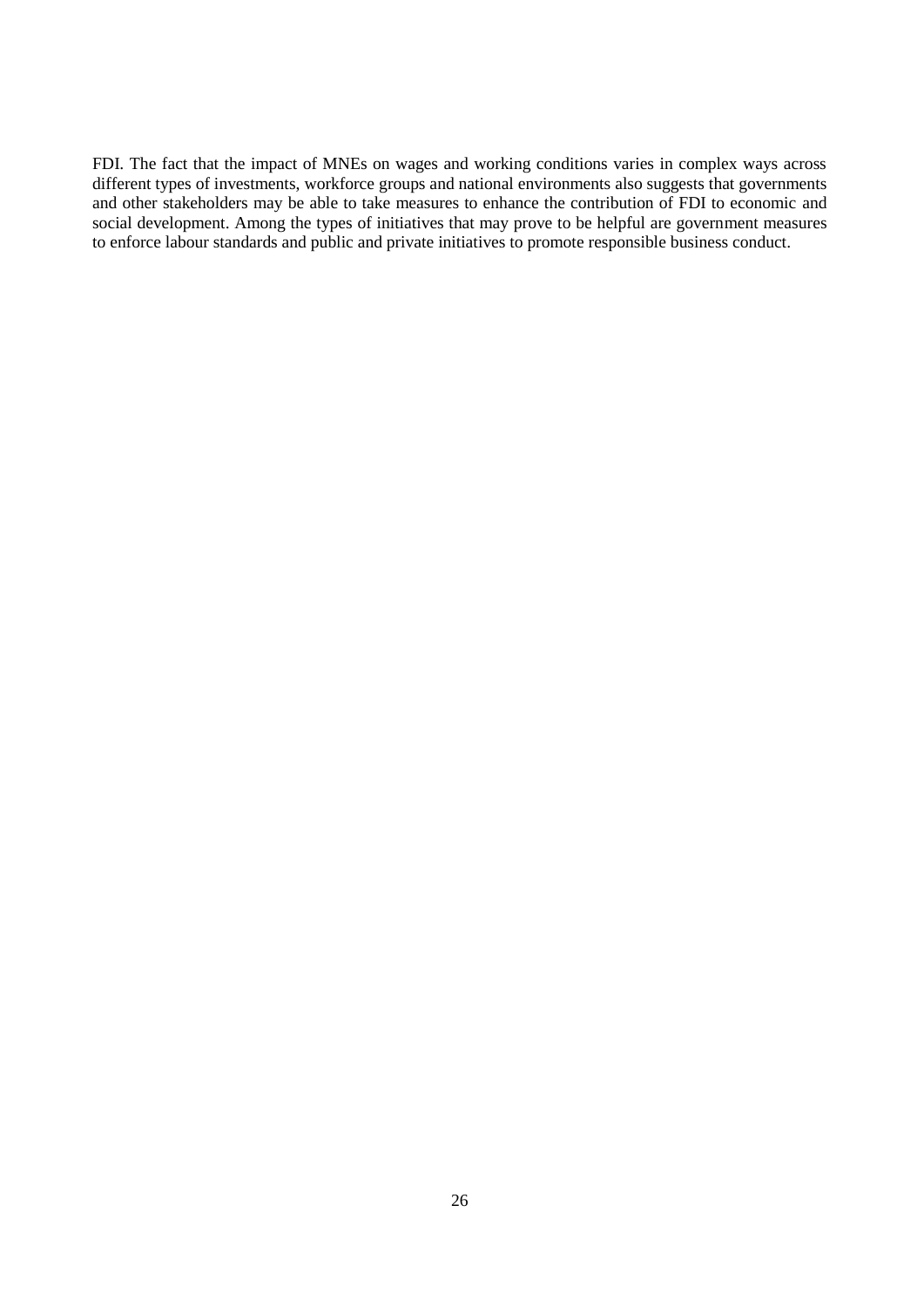# **ANNEX**

#### Figure. **Components of external finance in developing countries, 1980-2006**

# As % of GDP

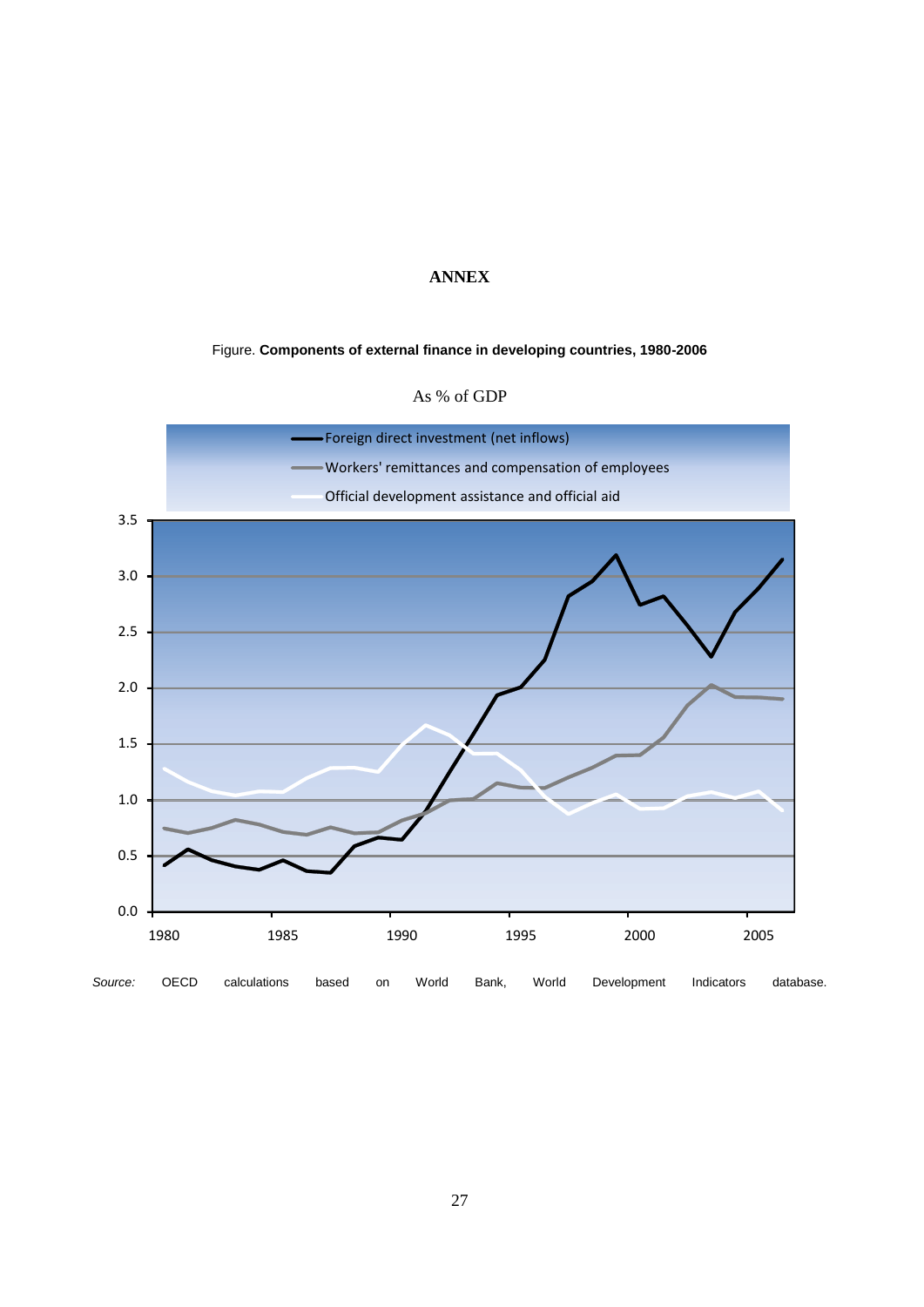| <b>Study</b>                                              | Country                             | <b>Sample</b>                                                                  | Treatment <sup>a</sup>                        | <b>Main findings</b>                                                                                                                                                                                                                   |  |  |
|-----------------------------------------------------------|-------------------------------------|--------------------------------------------------------------------------------|-----------------------------------------------|----------------------------------------------------------------------------------------------------------------------------------------------------------------------------------------------------------------------------------------|--|--|
| <b>I. Cross-sectional studies</b>                         |                                     |                                                                                |                                               |                                                                                                                                                                                                                                        |  |  |
| Aitken, Harrison and Lipsey<br>(1996)                     | Mexico, United States,<br>Venezuela | 1984-1990; 1987; 1977-1989,<br>manufacturing                                   | Foreign-owned                                 | Positive and significant wage differences for Mexico<br>and Venezuela after controlling for plant size,<br>geographic location, skill mix and capital intensity, but<br>not in the United States.                                      |  |  |
| Morrisey and Te Velde (2003) Cameroon, Ghana,             | Kenya, Zambia,<br>Zimbabwe          | Pooled cross-sections for<br>various years during 1990-<br>1993, manufacturing | Foreign-owned                                 | Foreign wage premia ranging from 8% to 23% after<br>controlling for observable worker<br>and<br>firm<br>characteristics.                                                                                                               |  |  |
| Lipsey and Sjöholm (2004)                                 | Indonesia                           | 1996, manufacturing                                                            | Foreign-owned                                 | Wages in foreign-owned plants are 12% higher for<br>production workers and 20% for non-production<br>workers than in domestic plants.                                                                                                  |  |  |
| II. Longitudinal studies - Firm-fixed effects             |                                     |                                                                                |                                               |                                                                                                                                                                                                                                        |  |  |
| Almeida (2007)                                            | Portugal                            | 1991-1998, manufacturing                                                       | Foreign takeovers                             | Foreign takeovers have a small positive effect of 2-4%<br>on average wages.                                                                                                                                                            |  |  |
| Conyon, Girma, Thompson,<br>and Wright (2002)             | United Kingdom                      | 1989-1994, manufacturing                                                       | Takeovers, asymmetric                         | Cross-border takeovers have small positive effect of<br>3.3% on average wages.                                                                                                                                                         |  |  |
| Earle and Telegdy (2007)                                  | Hungary                             | 1986-2003                                                                      | Takeovers, symmetric                          | Cross-border takeovers have a positive effect of 7% on<br>average wages.                                                                                                                                                               |  |  |
| Girma and Görg (2007)                                     | United Kingdom                      | 1980-1994, manufacturing                                                       | Foreign takeovers                             | Takeovers of UK firms by US firms increases the wage<br>of both skilled and unskilled workers (4-13%), but<br>takeovers by non-UK EU firms do not.                                                                                     |  |  |
| Huttunen (2007)                                           | Finland                             | 1988-2001, manufacturing                                                       | Foreign takeovers                             | Foreign takeovers have a positive effect on wages. The<br>wage increase occurs within one to three years from<br>the acquisition.                                                                                                      |  |  |
| Lipsey and Sjöholm (2006)                                 | Indonesia                           | 1975-1999, manufacturing                                                       | Takeovers, asymmetric                         | Foreign takeovers have a positive effect of 10% on the<br>average wage of blue-collar workers and 21% on the<br>average wage of white-collar workers.                                                                                  |  |  |
| III. Longitudinal studies - Worker and firm fixed effects |                                     |                                                                                |                                               |                                                                                                                                                                                                                                        |  |  |
| Andrews, Bellman, Schank<br>and Upward (2007)             | West and East Germany               | 2000 and 2004                                                                  | Takeovers and movers,<br>asymmetric           | For West-Germany foreign takeovers are associated<br>with 3% increase in individual wage. The effects for<br>East Germany tend to be insignificant. Movers from<br>domestic to foreign firms experience an increase in<br>wages of 6%. |  |  |
| Balsvik (2006)                                            | Norway                              | 1990-2000, manufacturing                                                       | Takeovers and movers,<br>asymmetric           | Foreign takeovers have a small positive effect of 3%<br>on individual wages. Movers from domestic to foreign<br>firms experience an increase in wages of 8%.                                                                           |  |  |
| Heyman, Sjöholm and<br>Gustavsson Tinvall (2007)          | Sweden                              | 1996-2000                                                                      | Takeovers, symmetric<br>Takeovers, asymmetric | Foreign takeovers have a small negative effect of<br>-2% on individual wages.<br>Foreign takeovers increase wages of high-skilled<br>workers by 2% and reduce wages of medium and low-<br>skilled workers by 4% and 6%.                |  |  |
| Malchow-Moller, Markusen<br>and Schjening (2007)          | Denmark                             | 2000-2002                                                                      | Takeovers, symmetric                          | Foreign takeovers have small positive effect of 1% on<br>individual wages.                                                                                                                                                             |  |  |
| Martins (2006)                                            | Portugal                            | 1991-1999, manufacturing                                                       | Takeovers, symmetric                          | Foreign takeovers have small negative effect -3% on<br>individual wages.                                                                                                                                                               |  |  |

#### Table. **An overview of the literature on foreign wage premia**

a. Some studies impose the assumption of symmetry on the treatment. In the present case, this means that the effects of changes in ownership from domestic to foreign and domestic to foreign are assumed to be of the same magnitude but of opposite sign. If this assumption is not imposed but both changes are allowed, the treatment is said to be asymmetric.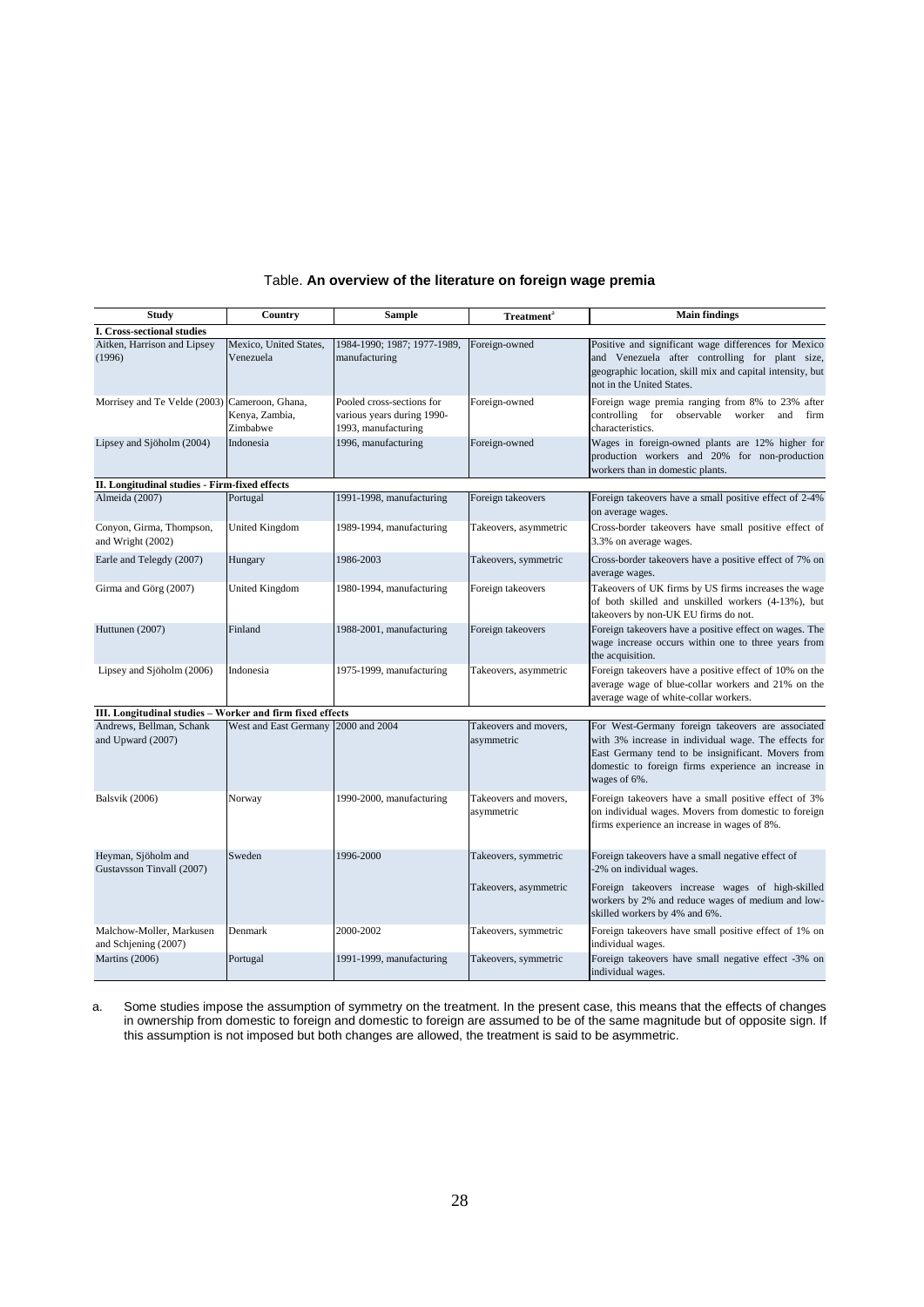#### **References**

- Aitken, B., A.E. Harrison and R. Lipsey (1996), "Wages and Foreign Ownership: A Comparative Study of Mexico, Venezuela, and the United States", *Journal of International Economics*, Vol. 40, No. 3/4, pp. 345-371.
- Aitken, B. and A.E. Harrison (1999), "Do Domestic Firms Benefit from Direct Foreign Investment? Evidence from Venezuela", *American Economic Review*, Vol. 89, No. 3, pp. 605-618.
- Almeida, R. (2007), "The Effects of Foreign Owned Firms on the Labor Market", *Journal of International Economics*, Vol. 72, Iss. 1, pp. 75-96.
- Almond, P. and A. Ferner (2006), *American Multinationals in Europe,* Oxford: Oxford University Press.
- Andrews, M., L. Bellmann, T. Schank and R. Upward (2007), "The Takeover and Selection Effects of Foreign Ownership in Germany: An Analysis Using Linked Worker-Firm Data", *GEP Research Paper*, 2007/08.
- Balsvik, R. (2006), "Is Mobility of labour a channel for spillovers from multinationals to local domestic firms?", Norwegian School of Economics, mimeo.
- Beaudry, P., and J. DiNardo (1991), "The effect of implicit contracts on the movement of wages over the business cycle: Evidence from micro data", *Journal of Political Economy*, Vol. 99, No. 4, pp. 665– 688.
- Blalock, G., and P. J. Gertler (2008), "Welfare Gains from Foreign Direct Investment through Technology Transfer to Local Suppliers", *Journal of International Economics*, forthcoming.
- Bloom, N., T. Kretschmer and J. Van Reenen (2008), "Work Life Balance, Management Practices and Productivity", in R. Freedman and K. Shaw (eds.), *International Differences in Business Practices and the Productivity of Firms*, NBER: University of Chicago, forthcoming.
- Conyon, M., S. Girma, S. Thompson and P. Wright (2002), ""The productivity and wage effects of foreign acquisition in the United Kingdom", *Journal of Industrial Economics,* Vol. 50, Iss. 1, pp. 85-102.
- Driffield, N. and S. Girma (2003), "Regional Foreign Direct Investment and Wage Spillovers: Plant Level Evidence from the Electronics Industry", *Oxford Bulletin of Economics and Statistics*, Vol. 65, Iss. 4, pp. 453-474.
- Earle, J.S. and A. Telegdy (2007), "Ownership and Wages: Estimating Public-Private and Foreign-Domestic Differentials with LEED from Hungary, 1986–2003", *NBER Working Paper*, No. 12997.
- ETI Ethical Trading Initiative (2006), *The ETI Code of Labour Practice: Do Workers Really Benefit?,*  London, available at [www.ethicaltrade.org/Z/lib/2006/09/impact-report/index.shtml.](http://www.ethicaltrade.org/Z/lib/2006/09/impact-report/index.shtml)
- Freeman, R., D. Kruse and J. Blasi (2007), "The Same Yet Different: Worker Reports on Labour Practices and Outcomes in a Single Firm across Countries", *NBER Working Paper*, No. 13233.
- Frenkel, S.J. and D. Scott (2002), "Compliance, Collaboration and Codes of Labor Practice: The Adidas Connection", *California Management Review*, Vol. 45, No. 1, pp. 29-49.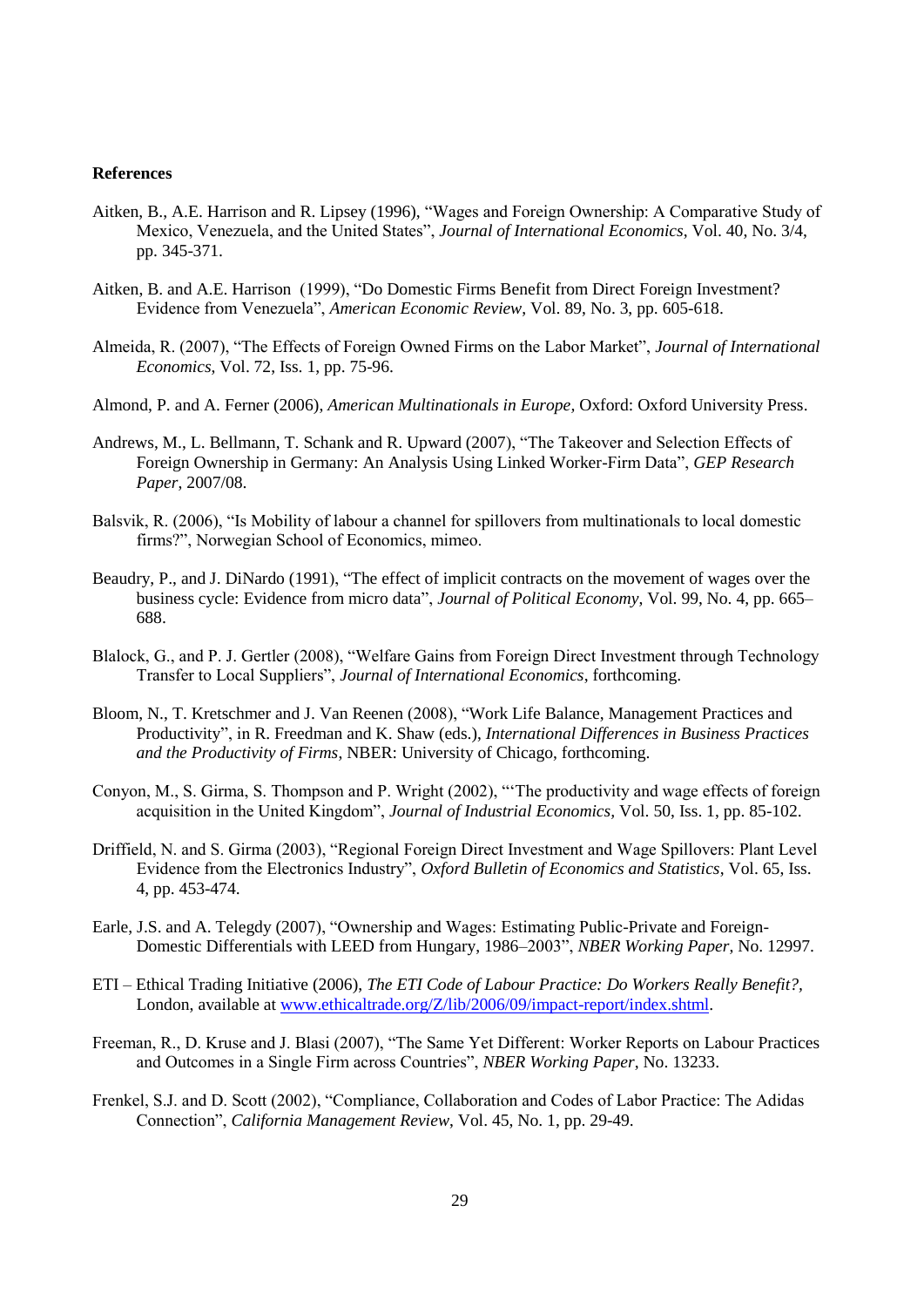- Girma, S. and H. Görg (2007), "Evaluating the foreign ownership wage premium using a difference-indifferences matching approach", *Journal of International Economics*, Vol. 72, No. 1, pp. 97-112.
- Görg, H. and D. Greenaway (2004), "Much ado about nothing? Do domestic firms really benefit from foreign direct investment?", *World Bank Research Observer*, Vol. 19, No. 2, pp. 171-197.
- Görg, H. and E. Strobl (2005), "Spillovers from Foreign Firms through Worker Mobility: An Empirical Investigation", *Scandinavian Journal of Economics*, Vol. 107, No. 4, pp. 693-709.
- Halegua, A. (2007), "The Debate Over Raising Chinese Labor Standards Goes International", *Harvard Law Policy Review*, 5 April 2007.
- Harrison, A.E. and J. Scorse (2006), "Multinationals and Anti-sweatshop Activism", *NBER Working Paper*, No. 10492.
- Heyman, F., F. Sjöholm and P. Gustavsson Tingvall (2007), "Is there Really a Foreign Ownership Wage Premium? Evidence from Matched Employer-Employee Data", *Journal of International Economics, forthcoming.*
- Huttunen, K. (2007), "The Effect of Foreign Acquisition on Employment and Wages: Evidence from Finnish Establishments", *Review of Economics and Statistics*, Vol. 89, No. 3, pp. 497-509.
- Javorcik, B. (2004), ["Does Foreign Direct Investment Increase the Productivity of Domestic Firms? In](http://www.economics.ox.ac.uk/members/beata.javorcik/Linkages.pdf)  [Search of Spillovers through Backward Linkages"](http://www.economics.ox.ac.uk/members/beata.javorcik/Linkages.pdf), *American Economic Review*, Vol. 94, Iss. 3.
- Lipsey, R.E and F. Sjöholm (2004), "FDI and Wage Spillovers in Indonesian Manufacturing", *Review of World Economics*, Vol. 140 (2), pp. 321-332.
- Lipsey, R.E and F. Sjöholm (2006), "Foreign Firms and Indonesian Manufacturing Wages: An Analysis with Panel Data", *Economic Development and Cultural Change,* Vol. 55, No.1, pp. 201-221.
- Locke, R., F. Qin and A. Brause (2007), "Does Monitoring Improve Labor Standards?: Lessons from Nike", *Industrial and Labor Relations Review*, No. 4612-06.
- Locke, R. and M. Romis (2007), ["Improving Work Conditions in a Global Supply Chain"](http://sloanreview.mit.edu/smr/issue/2007/winter/12/), *MIT Sloan Management Review, forthcoming.*
- Malchow Møller, N., J. Markusen and B. Schjerning (2007), "Foreign Firms, Domestic Workers", *NBER Working Paper*, No. 13001.
- Martins, P. (2006), "Do Foreign Firms Really Pay Higher Wages? Evidence from Different Estimators", *mimeo.*
- Moran, T.H. (2007), *A Perspective from the MNE Declaration to the Present: Mistakes, Surprises and Newly Important Policy Implications*, Geneva: ILO.
- Morrisey, O. and D.W. Te Velde (2003) ,"Do Workers in Africa Get a Wage Premium if Employed in Firms Owned by Foreigners?"', *Journal of African Economies*, 12:1, 41-73.
- OECD (2008a), "Do Multinationals promote better pay and working conditions?", *OECD Employment Outlook*, Paris: OECD.